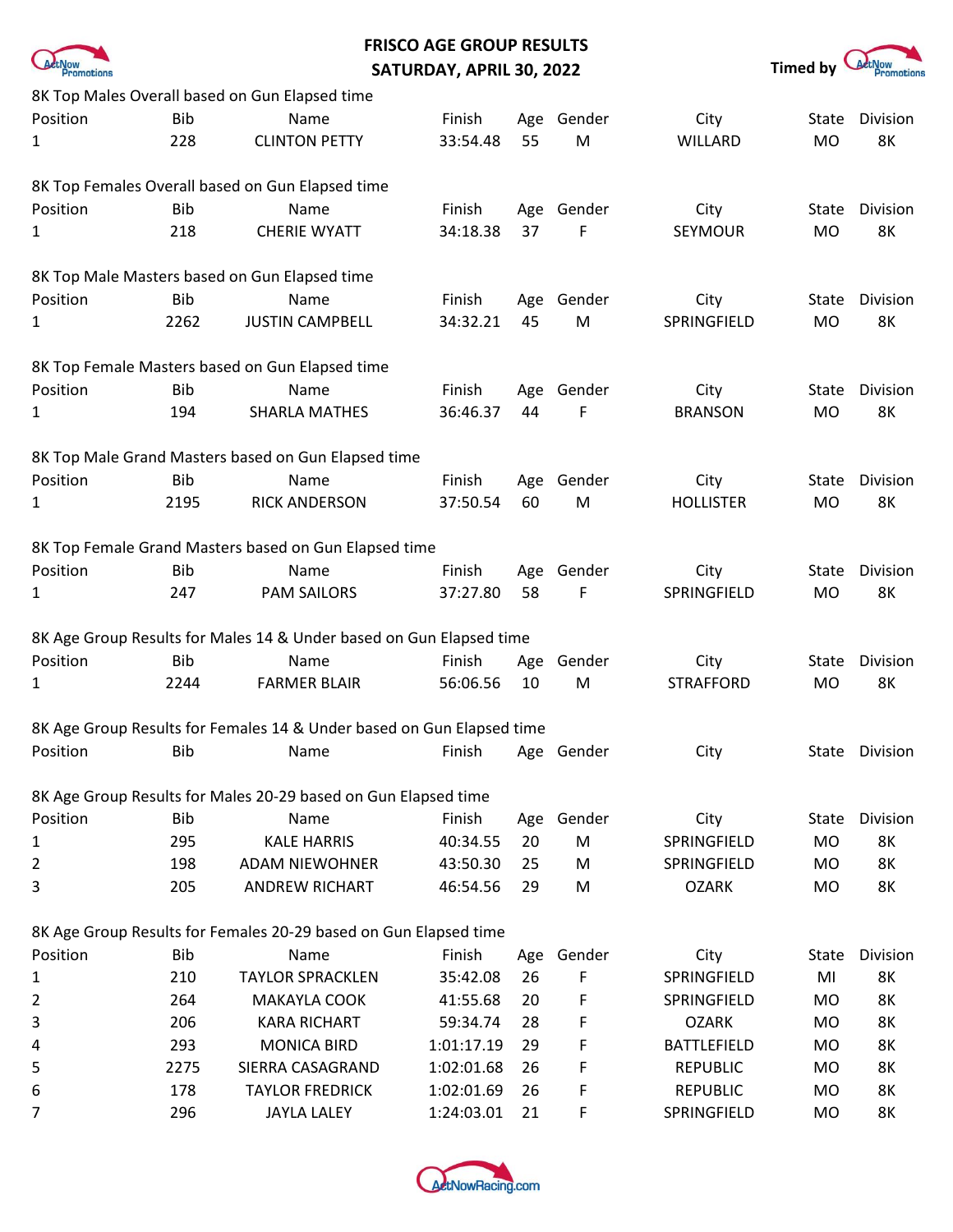

# **FRISCO AGE GROUP RESULTS SATURDAY, APRIL 30, 2022 Timed by** *A***those Timed by** *Athose*



|                |            | 8K Age Group Results for Males 30-39 based on Gun Elapsed time   |            |     |        |                       |           |           |
|----------------|------------|------------------------------------------------------------------|------------|-----|--------|-----------------------|-----------|-----------|
| Position       | Bib        | Name                                                             | Finish     | Age | Gender | City                  | State     | Division  |
| 1              | 215        | <b>SETH THOENEN</b>                                              | 34:44.44   | 32  | M      | <b>NIXA</b>           | <b>MO</b> | 8K        |
| 2              | 219        | <b>RYAN MARSHALL</b>                                             | 37:54.68   | 32  | M      | ST. JAMES             | <b>MO</b> | 8K        |
| 3              | 196        | <b>JAKE METTLACH</b>                                             | 38:38.21   | 34  | M      | <b>REPUBLIC</b>       | MO        | <b>8K</b> |
| 4              | 201        | <b>ETHAN PENROSE</b>                                             | 39:07.31   | 31  | M      | SPRINGFIELD           | <b>MO</b> | 8K        |
| 5              | 220        | <b>NATHAN TODD</b>                                               | 50:27.08   | 31  | M      | SPRINGFIELD           | MO        | <b>8K</b> |
|                |            |                                                                  |            |     |        |                       |           |           |
|                |            | 8K Age Group Results for Females 30-39 based on Gun Elapsed time |            |     |        |                       |           |           |
| Position       | <b>Bib</b> | Name                                                             | Finish     | Age | Gender | City                  | State     | Division  |
| 1              | 197        | MICHELLE METTLACH                                                | 40:15.33   | 37  | F      | <b>REPUBLIC</b>       | <b>MO</b> | <b>8K</b> |
| 2              | 182        | <b>ASHLEY GARREN</b>                                             | 44:23.25   | 33  | F      | SPRINGFIELD           | <b>MO</b> | <b>8K</b> |
| 3              | 189        | <b>LAURA KAY</b>                                                 | 48:46.54   | 32  | F      | SPRINGFIELD           | MO        | 8K        |
| 4              | 185        | <b>HANNAH HARDING</b>                                            | 49:06.22   | 31  | F      | <b>REPUBLIC</b>       | <b>MO</b> | <b>8K</b> |
| 5              | 248        | RONDA BILYEU                                                     | 52:11.91   | 39  | F      | CONWAY                | <b>MO</b> | 8K        |
| 6              | 213        | <b>ALISSA TAMBLYN</b>                                            | 57:10.59   | 34  | F      | <b>BATTELFIELD</b>    | <b>MO</b> | 8K        |
| 7              | 204        | <b>GINA RENDON</b>                                               | 58:02.38   | 35  | F      | WILLARD               | MO        | <b>8K</b> |
|                |            |                                                                  |            |     |        |                       |           |           |
|                |            | 8K Age Group Results for Males 40-49 based on Gun Elapsed time   |            |     |        |                       |           |           |
| Position       | <b>Bib</b> | Name                                                             | Finish     | Age | Gender | City                  | State     | Division  |
| $\mathbf{1}$   | 188        | <b>JAMES HUTTON</b>                                              | 36:17.15   | 43  | M      | <b>MOUNT VERNON</b>   | <b>MO</b> | 8K        |
| 2              | 291        | <b>PAUL BETTS</b>                                                | 42:25.16   | 49  | M      | <b>JONESBOROUGH</b>   | AR        | 8K        |
| 3              | 208        | <b>AARON ROTEN</b>                                               | 43:35.77   | 49  | M      | SPRINGFIELD           | <b>MO</b> | 8K        |
| 4              | 184        | JONATHAN GRINDSTAFF                                              | 48:07.58   | 40  | M      | SPRINGFIELD           | MO        | 8K        |
|                |            |                                                                  |            |     |        |                       |           |           |
|                |            | 8K Age Group Results for Females 40-49 based on Gun Elapsed time |            |     |        |                       |           |           |
| Position       | Bib        | Name                                                             | Finish     | Age | Gender | City                  | State     | Division  |
| 1              | 217        | AMANDA WILLARD                                                   | 41:00.53   | 42  | F      | WILLARD               | <b>MO</b> | 8K        |
| $\overline{2}$ | 177        | <b>BRANDILYNN EDWARDS</b>                                        | 45:30.48   | 42  | F      | <b>OMAHA</b>          | AR        | 8K        |
| 3              | 2212       | <b>AMY BARNES</b>                                                | 52:12.13   | 42  | F      | SPRINGFIELD           | <b>MO</b> | 8K        |
| 4              | 186        | <b>CAREY HEAD</b>                                                | 56:30.12   | 49  | F      | <b>SEYMOUR</b>        | MO        | 8K        |
| 5              | 297        | <b>SUSAN INMAN</b>                                               | 1:00:12.41 | 46  | F      | SPRINGFIELD           | <b>MO</b> | 8K        |
| 6              | 214        | <b>KRISTA TATE</b>                                               | 1:02:31.85 | 43  | F      | <b>WILLOW SPRINGS</b> | MO        | <b>8K</b> |
| 7              | 202        | <b>MELANIE PITTS</b>                                             | 1:02:31.91 | 44  | F      | <b>WILLOW SPRINGS</b> | <b>MO</b> | <b>8K</b> |
| 8              | 195        | <b>CHERYL MCLEMORE</b>                                           | 1:09:44.30 | 47  | F      | SPRINGFIELD           | MO        | 8K        |
| 9              | 209        | ERIN SHAW                                                        | 1:14:21.26 | 44  | F      | SPRINGFIELD           | <b>MO</b> | 8K        |
|                |            |                                                                  |            |     |        |                       |           |           |
|                |            | 8K Age Group Results for Males 50-59 based on Gun Elapsed time   |            |     |        |                       |           |           |
| Position       | <b>Bib</b> | Name                                                             | Finish     | Age | Gender | City                  | State     | Division  |
| $\mathbf{1}$   | 292        | <b>GREG WILKE</b>                                                | 38:16.89   | 51  | M      | MT. VERNON            | <b>MO</b> | 8K        |
| 2              | 298        | <b>ROB DIXON</b>                                                 | 39:56.79   | 51  | M      | WILLARD               | <b>MO</b> | 8K        |
| 3              | 183        | <b>ROBERT GIBSON</b>                                             | 53:19.99   | 53  | M      | <b>JERICO SPRINGS</b> | <b>MO</b> | 8K        |
| 4              | 222        | <b>JOHN CYR</b>                                                  | 1:15:22.69 | 50  | M      | SPRINGFIELD           | MO        | 8K        |
| 5              | 2224       | JEFFREY BICKEL                                                   | 1:26:35.27 | 57  | M      | SPRINGFIELD           | MO        | 8K        |
|                |            |                                                                  |            |     |        |                       |           |           |
|                |            |                                                                  |            |     |        |                       |           |           |

8K Age Group Results for Females 50-59 based on Gun Elapsed time

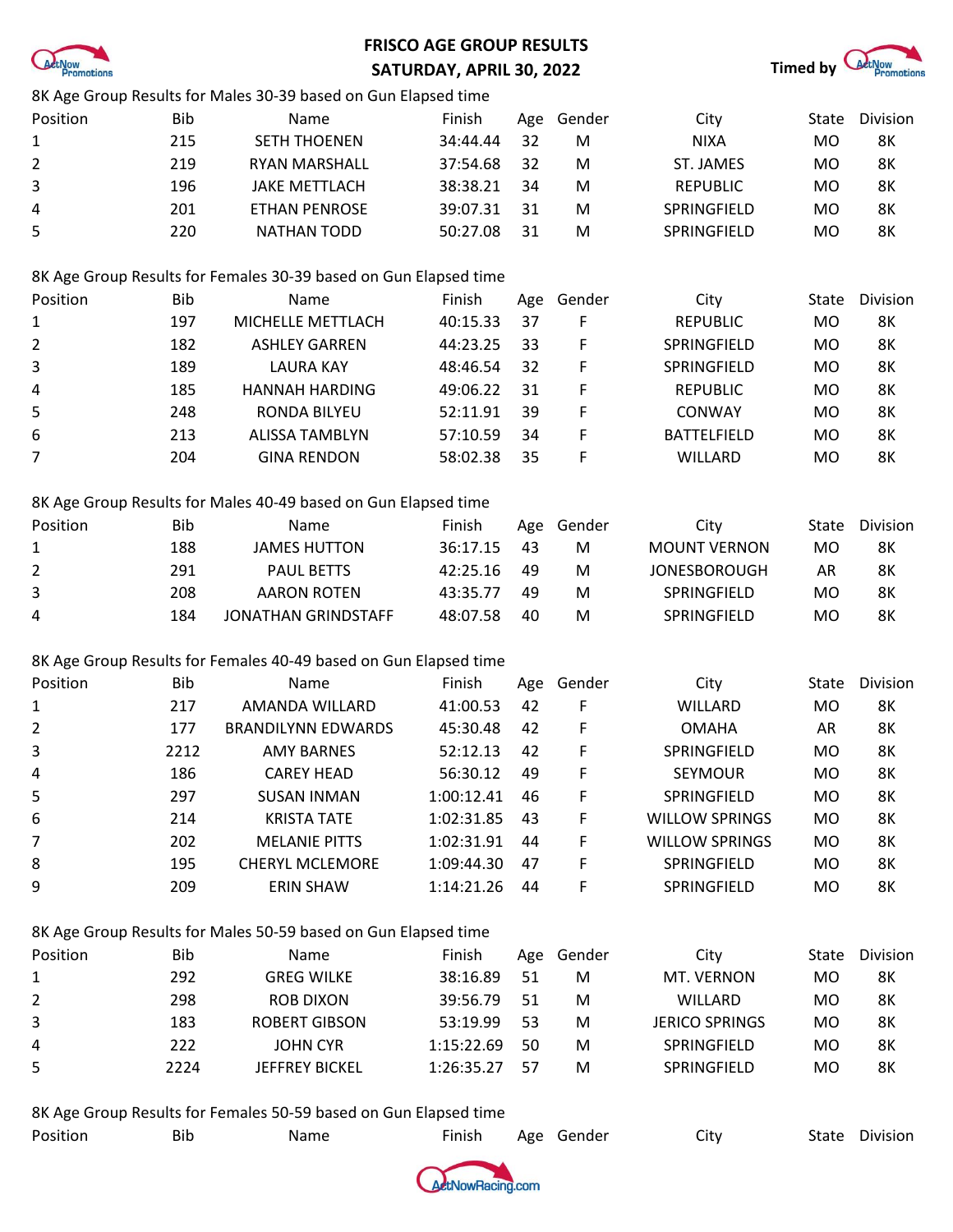|                |            |                                                                      | <b>FRISCO AGE GROUP RESULTS</b> |     |            |                       |           |                             |
|----------------|------------|----------------------------------------------------------------------|---------------------------------|-----|------------|-----------------------|-----------|-----------------------------|
| Promotions     |            |                                                                      | SATURDAY, APRIL 30, 2022        |     |            |                       | Timed by  | <b>ActNow</b><br>Promotions |
| $\mathbf{1}$   | 2284       | <b>CHRISTINE CORNELIUS</b>                                           | 49:16.07                        | 52  | F          | <b>BUFFALO</b>        | <b>MO</b> | 8K                          |
| $\overline{2}$ | 190        | <b>DAWN KIRKPATRICK</b>                                              | 50:30.40                        | 51  | F          | SPRINGFIELD           | <b>MO</b> | 8K                          |
| 3              | 2213       | <b>CYNTHIA BARRETT</b>                                               | 56:59.75                        | 57  | F          | <b>REPUBLIC</b>       | <b>MO</b> | <b>8K</b>                   |
| 4              | 207        | <b>JOAN ROBERTS</b>                                                  | 1:06:36.10                      | 58  | F          | <b>NIANGUA</b>        | <b>MO</b> | <b>8K</b>                   |
| 5              | 216        | <b>SHAWN TURCZYNSKI</b>                                              | 1:10:49.01                      | 59  | F          | <b>WILDWOOD</b>       | <b>MO</b> | 8K                          |
|                |            | 8K Age Group Results for Males 60-69 based on Gun Elapsed time       |                                 |     |            |                       |           |                             |
| Position       | <b>Bib</b> | Name                                                                 | Finish                          | Age | Gender     | City                  | State     | Division                    |
| $\mathbf{1}$   | 2190       | <b>STEPHEN ALEMAN</b>                                                | 46:14.54                        | 68  | ${\sf M}$  | SPRINGFIELD           | <b>MO</b> | 8K                          |
| $\overline{2}$ | 2255       | <b>JERRY BLAIR</b>                                                   | 56:20.47                        | 68  | M          | <b>STRAFFORD</b>      | <b>MO</b> | 8K                          |
| 3              | 2278       | <b>ROBERT COLE</b>                                                   | 57:56.70                        | 67  | M          | LAMAR                 | <b>MO</b> | 8K                          |
| 4              | 200        | <b>ROD PENNINGTON</b>                                                | 1:09:56.21                      | 67  | M          | <b>ROGERSVILLE</b>    | <b>MO</b> | 8K                          |
| 5              | 193        | <b>ROBERT MARTIN</b>                                                 | 1:26:03.31                      | 67  | M          | <b>PEORIA</b>         | OK        | 8K                          |
|                |            | 8K Age Group Results for Females 60-69 based on Gun Elapsed time     |                                 |     |            |                       |           |                             |
| Position       | <b>Bib</b> | Name                                                                 | Finish                          | Age | Gender     | City                  | State     | Division                    |
| 1              | 191        | <b>LIZ KYGER</b>                                                     | 38:10.71                        | 62  | F          | OLDFIELD              | <b>MO</b> | 8K                          |
| 2              | 223        | <b>SUE JOHNSON</b>                                                   | 52:39.94                        | 65  | F          | SPRINGFIELD           | <b>MO</b> | 8K                          |
| 3              | 224        | <b>JILL ALEMAN</b>                                                   | 1:07:18.49                      | 63  | F          | SPRINGFIELD           | <b>MO</b> | 8K                          |
| 4              | 299        | <b>MARY JANECEK</b>                                                  | 1:10:36.78                      | 61  | F          | <b>BATTLEFIELD</b>    | <b>MO</b> | 8K                          |
| 5              | 192        | <b>CATHERINE MARTIN</b>                                              | 1:26:03.49                      | 66  | F          | <b>PEORIA</b>         | OK        | 8K                          |
|                |            | 8K Age Group Results for Males 70 & Over based on Gun Elapsed time   |                                 |     |            |                       |           |                             |
| Position       | <b>Bib</b> | Name                                                                 | Finish                          | Age | Gender     | City                  | State     | Division                    |
| 1              | 294        | <b>TIM CASEY</b>                                                     | 52:40.07                        | 72  | M          | MARSHFIELD            | <b>MO</b> | 8K                          |
| 2              | 211        | <b>BRUCE STANSBERRY</b>                                              | 54:32.23                        | 70  | M          | INDEPENDENCE          | <b>MO</b> | 8K                          |
|                |            | 8K Age Group Results for Females 70 & Over based on Gun Elapsed time |                                 |     |            |                       |           |                             |
| Position       | <b>Bib</b> | Name                                                                 | Finish                          |     | Age Gender | City                  |           | State Division              |
|                |            | HALF Top Males Overall based on Gun Elapsed time                     |                                 |     |            |                       |           |                             |
| Position       | <b>Bib</b> | Name                                                                 | Finish                          |     | Age Gender | City                  | State     | Division                    |
| 1              | 910        | <b>COLE CHAFIN</b>                                                   | 1:22:51.81                      | 20  | M          | <b>WILLOW SPRINGS</b> | <b>MO</b> | <b>HALF</b>                 |
|                |            | HALF Top Females Overall based on Gun Elapsed time                   |                                 |     |            |                       |           |                             |
| Position       | <b>Bib</b> | Name                                                                 | Finish                          |     | Age Gender | City                  | State     | Division                    |
| 1              | 868        | <b>SARAH USHER</b>                                                   | 1:31:41.15                      | 25  | F          | SPRINGFIELD           | <b>MO</b> | <b>HALF</b>                 |
|                |            | HALF Top Male Masters based on Gun Elapsed time                      |                                 |     |            |                       |           |                             |
| Position       | <b>Bib</b> | Name                                                                 | Finish                          | Age | Gender     | City                  | State     | Division                    |
| $\mathbf{1}$   | 857        | <b>PAUL SKORICK</b>                                                  | 1:30:52.02                      | 46  | M          | SPRINGFIELD           | <b>MO</b> | <b>HALF</b>                 |
|                |            | HALF Top Female Masters based on Gun Elapsed time                    |                                 |     |            |                       |           |                             |
| Position       | <b>Bib</b> | Name                                                                 | Finish                          | Age | Gender     | City                  | State     | Division                    |
| 1              | 891        | ROSIE LAUGHLIN                                                       | 1:36:44.10                      | 56  | F          | SPRINGFIELD           | <b>MO</b> | <b>HALF</b>                 |

HALF Top Male Grand Masters based on Gun Elapsed time

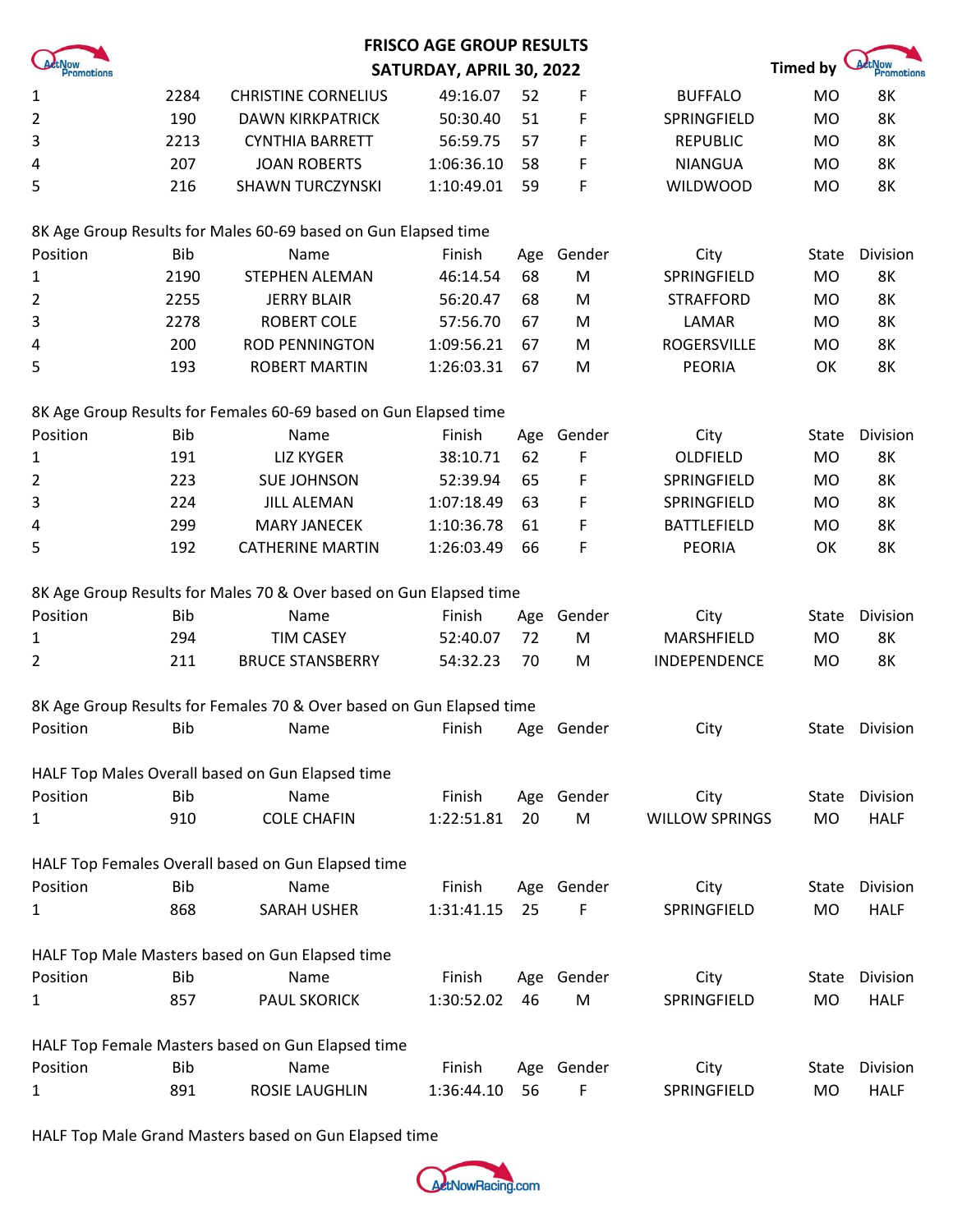|                |            |                                                                         | <b>FRISCO AGE GROUP RESULTS</b> |     |            |                    |              |             |
|----------------|------------|-------------------------------------------------------------------------|---------------------------------|-----|------------|--------------------|--------------|-------------|
| Promotions     |            |                                                                         | SATURDAY, APRIL 30, 2022        |     |            |                    | Timed by     | Promotions  |
| Position       | <b>Bib</b> | Name                                                                    | Finish                          |     | Age Gender | City               | <b>State</b> | Division    |
| 1              | 809        | <b>BRIAN HAMMONS</b>                                                    | 1:35:00.54                      | 64  | ${\sf M}$  | <b>STOCKTON</b>    | <b>MO</b>    | <b>HALF</b> |
|                |            |                                                                         |                                 |     |            |                    |              |             |
|                |            | HALF Top Female Grand Masters based on Gun Elapsed time                 |                                 |     |            |                    |              |             |
| Position       | <b>Bib</b> | Name                                                                    | Finish                          | Age | Gender     | City               | State        | Division    |
| 1              | 117        | <b>KRYSTYNA CLARKE</b>                                                  | 2:04:23.18                      | 59  | F          | SPRINGFIELD        | <b>MO</b>    | <b>HALF</b> |
|                |            |                                                                         |                                 |     |            |                    |              |             |
|                |            | HALF Age Group Results for Males 14 & Under based on Gun Elapsed time   |                                 |     |            |                    |              |             |
| Position       | <b>Bib</b> | Name                                                                    | Finish                          | Age | Gender     | City               | State        | Division    |
| 1              | 837        | RYAN NABINGER                                                           | 2:53:04.77                      | 14  | M          | FORT LEONARD WOOD  | <b>MO</b>    | <b>HALF</b> |
|                |            |                                                                         |                                 |     |            |                    |              |             |
|                |            | HALF Age Group Results for Females 14 & Under based on Gun Elapsed time |                                 |     |            |                    |              |             |
| Position       | <b>Bib</b> | Name                                                                    | Finish                          |     | Age Gender | City               | State        | Division    |
|                |            |                                                                         |                                 |     |            |                    |              |             |
|                |            | HALF Age Group Results for Males 15-19 based on Gun Elapsed time        |                                 |     |            |                    |              |             |
| Position       | <b>Bib</b> | Name                                                                    | Finish                          | Age | Gender     | City               | State        | Division    |
| $\mathbf{1}$   | 801        | <b>CAMERON FRAZIER</b>                                                  | 1:37:39.49                      | 19  | ${\sf M}$  | SPRINGFIELD        | <b>MO</b>    | <b>HALF</b> |
|                |            |                                                                         |                                 |     |            |                    |              |             |
|                |            | HALF Age Group Results for Females 15-19 based on Gun Elapsed time      |                                 |     |            |                    |              |             |
| Position       | <b>Bib</b> | Name                                                                    | Finish                          | Age | Gender     | City               | State        | Division    |
| $\mathbf{1}$   | 913        | <b>TRINITY SADOSKY</b>                                                  | 1:47:23.60                      | 19  | F          | <b>AUSTIN</b>      | AR           | <b>HALF</b> |
| $\overline{2}$ | 912        | <b>NAOMI FASKETT</b>                                                    | 1:56:00.73                      | 19  | F          | <b>LAKE VILLA</b>  | IL           | <b>HALF</b> |
| 3              | 827        | <b>CARMEN LEMELL</b>                                                    | 2:04:38.28                      | 19  | F          | VERSAILLES         | <b>MO</b>    | <b>HALF</b> |
| 4              | 109        | <b>DAVEIGH CHAPPELL</b>                                                 | 2:39:54.00                      | 17  | F          | <b>LEBANON</b>     | MO           | <b>HALF</b> |
|                |            |                                                                         |                                 |     |            |                    |              |             |
|                |            | HALF Age Group Results for Males 20-29 based on Gun Elapsed time        |                                 |     |            |                    |              |             |
| Position       | <b>Bib</b> | Name                                                                    | Finish                          | Age | Gender     | City               | State        | Division    |
| 1              | 911        | <b>IAN HEARIN</b>                                                       | 1:44:25.89                      | 20  | M          | <b>NZMPA</b>       | <b>MO</b>    | <b>HALF</b> |
| $\overline{2}$ | 856        | <b>SEAN SIELOFF</b>                                                     | 1:45:57.11                      | 28  | M          | SPRINGFIELD        | MO           | <b>HALF</b> |
| 3              | 93         | <b>HUNTER BROWN</b>                                                     | 1:48:41.87                      | 24  | M          | WILLARD            | MO           | <b>HALF</b> |
| 4              | 802        | <b>AUSTIN FREDERICKS</b>                                                | 1:54:41.50                      | 27  | M          | SPRINGFIELD        | MO           | <b>HALF</b> |
| 5              | 867        | <b>MATTHEW TURNER</b>                                                   | 2:07:19.06                      | 29  | M          | SPRINGFIELD        | MO           | <b>HALF</b> |
| 6              | 148        | NICHOLAS CROCKETT                                                       | 2:47:51.69                      | 24  | M          | <b>LITTLE ROCK</b> | AR           | <b>HALF</b> |
| 7              | 852        | ANDREW ROWELL                                                           | 2:57:11.39                      | 26  | M          | SPRINGFIELD        | MO           | <b>HALF</b> |
|                |            |                                                                         |                                 |     |            |                    |              |             |
|                |            | HALF Age Group Results for Females 20-29 based on Gun Elapsed time      |                                 |     |            |                    |              |             |
| Position       | <b>Bib</b> | Name                                                                    | Finish                          | Age | Gender     | City               | State        | Division    |
| 1              | 899        | SARAH WATERMAN                                                          | 1:37:52.19                      | 27  | F          | SPRINGFIELD        | MO           | <b>HALF</b> |
| 2              | 849        | <b>COURTNEY RAUB</b>                                                    | 1:58:17.59                      | 24  | F          | SPRINGFIELD        | MO           | <b>HALF</b> |
| 3              | 815        | <b>KATIE HEFLIN</b>                                                     | 2:00:43.28                      | 23  | F          | ROCKAWAY BEACH     | MO           | <b>HALF</b> |
| 4              | 92         | <b>HANNAH BROWN</b>                                                     | 2:00:44.17                      | 25  | F          | SPRINGFIELD        | MO           | <b>HALF</b> |
| 5              | 820        | REAGAN JAMISON                                                          | 2:12:42.94                      | 22  | F          | SPRINGFIELD        | MO           | <b>HALF</b> |
| 6              | 814        | <b>HEATHER HECKADON</b>                                                 | 2:12:44.43                      | 27  | F          | <b>URBANA</b>      | MO           | <b>HALF</b> |
| 7              | 5          | RACHEL ALICK                                                            | 2:19:11.08                      | 29  | F          | SAINT PETERS       | MO           | <b>HALF</b> |
| 8              | 859        | <b>ELIZABETH STUMP</b>                                                  | 2:19:55.12                      | 20  | F          | <b>LEXINGTON</b>   | MA           | <b>HALF</b> |
| 9              | 7          | ALYSSA BAGBY                                                            | 2:23:57.09                      | 27  | F          | <b>AURORA</b>      | MI           | <b>HALF</b> |
| 10             | 847        | <b>SARA PORTER</b>                                                      | 2:28:58.93                      | 21  | F          | <b>ROLLA</b>       | MO           | <b>HALF</b> |
|                |            |                                                                         |                                 |     |            |                    |              |             |

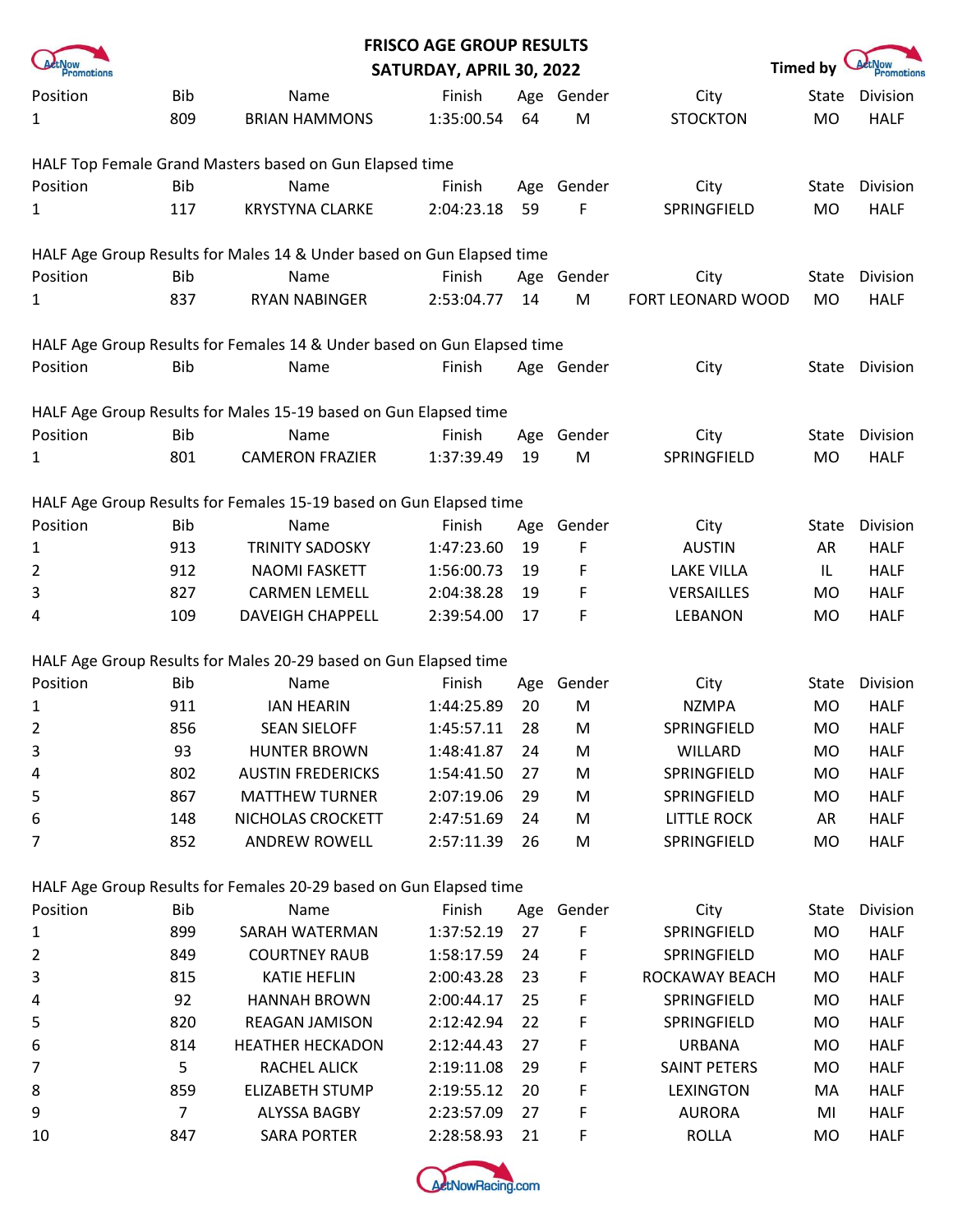| Act Now |  |
|---------|--|

#### **FRISCO AGE GROUP RESULTS SATURDAY, APRIL 30, 2022 Timed by** *A***thow**

| 11 | 850 | <b>STEPHANIE RICE</b>    | 2:30:14.03 | -25 | F | <b>BEEBE</b>          | AR        | <b>HALF</b> |
|----|-----|--------------------------|------------|-----|---|-----------------------|-----------|-------------|
| 12 | 873 | <b>MEREDITH VIGNEAUX</b> | 2:30:14.77 | 27  | F | <b>REPUBLIC</b>       | MO        | <b>HALF</b> |
| 13 | 860 | <b>MADISON SWIM</b>      | 2:32:52.21 | -21 | F | O FALLON              | MO        | <b>HALF</b> |
| 14 | 889 | <b>JORDAN GOTT</b>       | 2:34:03.49 | 27  | F | <b>STRAFFORD</b>      | MO        | <b>HALF</b> |
| 15 | 823 | AMBER KRISP              | 2:46:23.97 | 29  | F | <b>JEFFERSON CITY</b> | MI        | <b>HALF</b> |
| 16 | 805 | <b>KRISTA GORE</b>       | 2:47:52.44 | -28 | F | SPRINGFIELD           | MO        | <b>HALF</b> |
| 17 | 878 | TAYLOR DIGIACINTO        | 2:51:30.38 | -22 | F | ROLLA                 | MO        | <b>HALF</b> |
| 18 | 894 | <b>CAROLINE BANDY</b>    | 2:59:05.75 | -24 | F | ST. JOE               | AR        | <b>HALF</b> |
| 19 | 866 | <b>TATYANA TURLEY</b>    | 3:22:31.28 | -21 | F | ST.LOUIS              | <b>MO</b> | <b>HALF</b> |
| 20 | 399 | <b>MEGHAN FESSLER</b>    | 3:40:52.83 | 28  | F | <b>ALTON</b>          |           | <b>HALF</b> |

HALF Age Group Results for Males 30-39 based on Gun Elapsed time

| Position | Bib | Name                    | Finish     | Age | Gender | City                     | State | Division    |
|----------|-----|-------------------------|------------|-----|--------|--------------------------|-------|-------------|
| 1        | 834 | <b>SEAN MOONEY</b>      | 1:36:12.70 | 34  | M      | SPRINGFIELD              | MO    | <b>HALF</b> |
| 2        | 905 | <b>DEREK NEUFELD</b>    | 1:44:39.78 | 35  | M      | <b>KANSAS CITY</b>       | MO    | <b>HALF</b> |
| 3        | 56  | <b>CHRIS BRIZENDINE</b> | 1:51:25.78 | 39  | M      | <b>LEE'S SUMMIT</b>      | MO    | <b>HALF</b> |
| 4        | 904 | ANDREW KAMO             | 1:57:46.92 | 38  | M      | <b>SHAWNEE</b>           | ΚS    | <b>HALF</b> |
| 5        | 828 | <b>LANCE LINES</b>      | 2:02:32.94 | 37  | M      | SPRINGFIELD              | MO    | <b>HALF</b> |
| 6        | 861 | <b>PHILIP SWOPE</b>     | 2:18:16.35 | -39 | M      | BATTLEFIELD              | MO    | <b>HALF</b> |
|          | 836 | <b>ERIC NABINGER</b>    | 2:53:00.96 | 39  | М      | <b>FORT LEONARD WOOD</b> | MO    | <b>HALF</b> |

HALF Age Group Results for Females 30-39 based on Gun Elapsed time

| Position | <b>Bib</b> | Name                     | Finish     | Age | Gender | City                | State | Division    |
|----------|------------|--------------------------|------------|-----|--------|---------------------|-------|-------------|
| 1        | 846        | <b>ASHLEY POPEJOY</b>    | 1:55:39.18 | 36  | F      | SPRINGFIELD         | MO.   | <b>HALF</b> |
| 2        | 906        | <b>IVY FITZGERALD</b>    | 1:59:29.18 | 36  | F      | SPRINGFIELD         | MO.   | <b>HALF</b> |
| 3        | 898        | <b>STACY KNAUER</b>      | 2:06:11.59 | 38  | F      | SPRINGFIELD         | MO.   | <b>HALF</b> |
| 4        | 879        | RACHEL BODOIN            | 2:09:35.61 | 35  | F      | <b>OZARK</b>        | MO.   | <b>HALF</b> |
| 5        | 839        | <b>COLLEEN NEUFELD</b>   | 2:13:48.49 | 36  | F      | SPRINGFIELD         | MO.   | <b>HALF</b> |
| 6        | 885        | RACHEL TODD              | 2:19:04.59 | 31  | F      | SPRINGFIELD         | MO.   | <b>HALF</b> |
| 7        | 818        | <b>JENNIFER HOFFMANN</b> | 2:19:11.30 | 35  | F      | WENTZVILLE          | MO    | <b>HALF</b> |
| 8        | 892        | <b>CARRIE NORRELL</b>    | 2:19:51.50 | 34  | F      |                     | AR    | <b>HALF</b> |
| 9        | 2365       | RAEANA AKINS             | 2:19:51.59 | 39  | F      | <b>CLEVER</b>       | MO.   | <b>HALF</b> |
| 10       | 881        | <b>JULIE VIELE</b>       | 2:27:23.48 | 35  | F      | <b>STRAFFORD</b>    | MO.   | <b>HALF</b> |
| 11       | 843        | <b>CARISSA PETTIT</b>    | 2:31:59.47 | 36  | F      | <b>AURORA</b>       | MO.   | <b>HALF</b> |
| 12       | 103        | <b>KYLIE BROWNFIELD</b>  | 2:33:02.00 | 36  | F      | <b>BUFFALO</b>      | MO.   | <b>HALF</b> |
| 13       | 829        | <b>BETHANY MARTIN</b>    | 2:33:31.02 | 38  | F      | WILLARD             | MO.   | <b>HALF</b> |
| 14       | 824        | <b>CASSIE LAMMERT</b>    | 2:34:54.03 | 32  | F      | <b>SAINT PETERS</b> | MO.   | <b>HALF</b> |
| 15       | 363        | <b>KARAH DOMENICO</b>    | 2:36:28.09 | 34  | F      | SPRINGFIELD         | MO.   | <b>HALF</b> |
| 16       | 810        | LINDSAY HANNAFORD        | 2:47:52.63 | 39  | F      | <b>OZARK</b>        | MO    | <b>HALF</b> |
| 17       | 150        | <b>EMILY CROUSE</b>      | 2:47:52.72 | 39  | F      | <b>BILLINGS</b>     | MO.   | <b>HALF</b> |
| 18       | 808        | NICOLETTE HALL           | 2:58:37.42 | 37  | F      | <b>TULSA</b>        | OK    | <b>HALF</b> |
| 19       | 825        | <b>TIFFANY LANDON</b>    | 3:00:22.50 | 37  | F      | <b>STRAFFORD</b>    | MO    | <b>HALF</b> |
| 20       | 3153       | <b>NICOLE KOVALUK</b>    | 5:54:29.83 | 34  | F      | <b>BALLWIN</b>      | MO    | <b>HALF</b> |

HALF Age Group Results for Males 40-49 based on Gun Elapsed time

| Position | Bib | <b>Name</b>        | Finish        | Age Gender | City        |           | State Division |
|----------|-----|--------------------|---------------|------------|-------------|-----------|----------------|
|          | 858 | <b>RYAN SLIGHT</b> | 1:38:42.32 46 | M          | SPRINGFIELD | <b>MO</b> | HALF           |

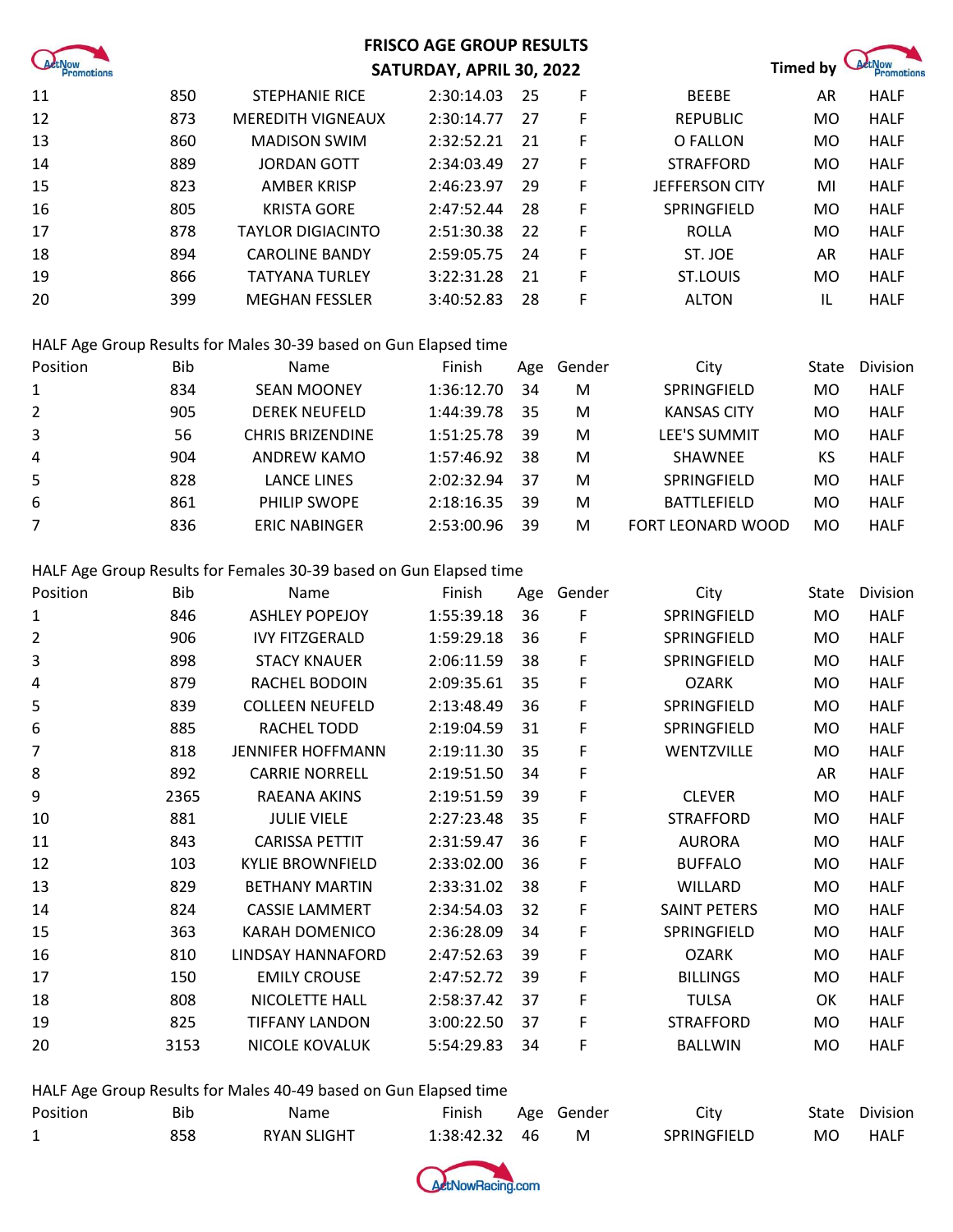

### **FRISCO AGE GROUP RESULTS SATURDAY, APRIL 30, 2022 Timed by <b>CAREL**



| $\overline{2}$ | 361 | DAN DODSON            | 1:41:55.53 | 41 | M | <b>NIXA</b>         | MO | <b>HALF</b> |
|----------------|-----|-----------------------|------------|----|---|---------------------|----|-------------|
| 3              | 874 | <b>DUSTIN WADLEY</b>  | 1:43:26.53 | 43 | M | SPRINGFIELD         | MO | <b>HALF</b> |
| 4              | 173 | <b>KEVIN DELONG</b>   | 1:47:10.08 | 46 | M | <b>OZARK</b>        | MO | <b>HALF</b> |
| 5              | 903 | ETHAN BROWN           | 1:48:43.55 | 49 | M | LEBANON             | MO | <b>HALF</b> |
| 6              | 900 | <b>DUSTIN CLARK</b>   | 1:51:22.39 | 40 | M | <b>MANSFIELD</b>    | MO | <b>HALF</b> |
| $\overline{7}$ | 871 | <b>BRAD VESTAL</b>    | 2:00:19.57 | 46 | M | <b>BENTONVILLE</b>  | AR | <b>HALF</b> |
| 8              | 883 | <b>CASEY SMITH</b>    | 2:23:50.42 | 40 | M | SPRINGFIELD         | MO | <b>HALF</b> |
| 9              | 120 | MICHAEL CREVELT       | 2:28:06.27 | 41 | M | <b>WALNUT GROVE</b> | MO | <b>HALF</b> |
| 10             | 132 | <b>JASON CROCKETT</b> | 2:47:52.56 | 49 | M | <b>STRAFFORD</b>    | MO | <b>HALF</b> |

#### HALF Age Group Results for Females 40-49 based on Gun Elapsed time

| Position | <b>Bib</b> | Name                      | Finish     | Age | Gender | City                 | State     | Division    |
|----------|------------|---------------------------|------------|-----|--------|----------------------|-----------|-------------|
| 1        | 174        | <b>KRISTY DELONG</b>      | 1:41:17.35 | 43  | F      | <b>OZARK</b>         | <b>MO</b> | <b>HALF</b> |
| 2        | 887        | <b>JACKIE REHWALD</b>     | 1:43:10.67 | 47  | F      | <b>BATTLEFIELD</b>   | MO.       | <b>HALF</b> |
| 3        | 800        | <b>STEFFANIE FLIPPIN</b>  | 1:46:36.27 | 40  | F      | SPRINGFIELD          | <b>MO</b> | <b>HALF</b> |
| 4        | 840        | <b>HEATHER OFFICER</b>    | 2:06:08.50 | 40  | F      | CONWAY               | <b>MO</b> | <b>HALF</b> |
| 5        | 872        | <b>STACIE VESTAL</b>      | 2:06:09.52 | 46  | F      | CONWAY               | <b>MO</b> | <b>HALF</b> |
| 6        | 854        | <b>SUSAN SELSOR</b>       | 2:08:16.38 | 46  | F      | SPRINGFIELD          | MO        | <b>HALF</b> |
| 7        | 848        | <b>DALAL RAIKOS</b>       | 2:08:16.44 | 42  | F      | SPRINGFIELD          | <b>MO</b> | <b>HALF</b> |
| 8        | 105        | <b>ASH CARREL</b>         | 2:09:22.47 | 41  | F      | <b>BOLIVAR</b>       | <b>MO</b> | <b>HALF</b> |
| 9        | 841        | <b>TARA PARSON</b>        | 2:14:40.57 | 40  | F      | <b>BOLIVAR</b>       | <b>MO</b> | <b>HALF</b> |
| 10       | 181        | <b>KELLIE DICKENS</b>     | 2:17:52.47 | 48  | F      | <b>OKLAHOMA CITY</b> | OK        | <b>HALF</b> |
| 11       | 880        | <b>CARI HARRISON</b>      | 2:23:49.94 | 41  | F      | SPRINGFIELD          | MO        | <b>HALF</b> |
| 12       | 806        | <b>JULIE GRAUF</b>        | 2:24:48.91 | 43  | F      | <b>REPUBLIC</b>      | <b>MO</b> | <b>HALF</b> |
| 13       | 845        | <b>VALERIE PLISH</b>      | 2:26:40.79 | 49  | F      | <b>BRANSON</b>       | MO        | <b>HALF</b> |
| 14       | 816        | <b>ALLISON HEIDER</b>     | 2:27:33.90 | 46  | F      | <b>MONETT</b>        | <b>MO</b> | <b>HALF</b> |
| 15       | 821        | <b>LACY KILLINGSWORTH</b> | 2:29:22.60 | 41  | F      | <b>WALNUT GROVE</b>  | MO        | <b>HALF</b> |
| 16       | 865        | <b>TARA TUCKER</b>        | 2:31:19.62 | 47  | F      | <b>ST LOUIS</b>      | <b>MO</b> | <b>HALF</b> |
| 17       | 853        | RACHAEL SACKREITER        | 2:31:36.18 | 40  | F      | <b>COLUMBIA</b>      | <b>MO</b> | <b>HALF</b> |
| 18       | 804        | <b>JENNIET GAVAN</b>      | 2:36:16.74 | 49  | F      | <b>DONIPHAN</b>      | MO        | <b>HALF</b> |
| 19       | 803        | <b>LAUREN GARCIA</b>      | 2:38:03.10 | 43  | F      | ST. LOUIS            | <b>MO</b> | <b>HALF</b> |
| 20       | 826        | <b>ASHLEY LANE</b>        | 2:50:18.34 | 40  | F      | <b>BOLIVAR</b>       | MO        | <b>HALF</b> |
| 21       | 822        | <b>AMASA KLINELINE</b>    | 3:10:44.97 | 41  | F      | <b>STRAFFORD</b>     | <b>MO</b> | <b>HALF</b> |
| 22       | 2432       | <b>RANDI ALFORD</b>       | 3:10:45.45 | 40  | F      | <b>STRAFFORD</b>     | MO        | <b>HALF</b> |
| 23       | 895        | <b>BETHANY BRUMAN</b>     | 3:15:18.85 | 45  | F      |                      | DC        | <b>HALF</b> |
| 24       | 897        | <b>NICHOLE BOWLES</b>     | 3:35:15.86 | 45  | F      | <b>SAINT LOUIS</b>   | MO        | <b>HALF</b> |
| 25       | 817        | <b>TARA HICKS</b>         | 4:10:53.33 | 45  | F      | CONWAY               | AR        | <b>HALF</b> |

#### HALF Age Group Results for Males 50-59 based on Gun Elapsed time

| Position       | Bib | <b>Name</b>              | Finish     | Age | Gender | City               | State | <b>Division</b> |
|----------------|-----|--------------------------|------------|-----|--------|--------------------|-------|-----------------|
| $\mathbf{1}$   | 888 | <b>JERRY RAGSDALE</b>    | 1:35:22.86 | 54  | M      | <b>MONETT</b>      | MO    | <b>HALF</b>     |
| $\overline{2}$ | 909 | <b>MICHAEL HENDERSON</b> | 1:42:56.61 | 58  | M      | <b>ROGERSVILLE</b> | MO    | <b>HALF</b>     |
| 3              | 893 | <b>THOMAS FISH</b>       | 2:01:09.97 | 52  | M      | SPRINGFIELD        | MO    | <b>HALF</b>     |
| 4              | 180 | <b>SCOTT DIBBEN</b>      | 2:12:37.97 | 50  | M      | SPRINGFIELD        | MO    | <b>HALF</b>     |
| 5              | 851 | <b>WILLIAM ROBERTS</b>   | 2:14:25.78 | 59  | M      | SPRINGFIELD        | MO    | <b>HALF</b>     |
| 6              | 844 | <b>MICHAEL PICKER</b>    | 2:39:36.09 | 53  | M      | <b>SAINT JAMES</b> | MO    | <b>HALF</b>     |
|                | 112 | <b>KEN CHAPPELL</b>      | 3:53:58.22 | 54  | M      | LEBANON            | MO    | <b>HALF</b>     |

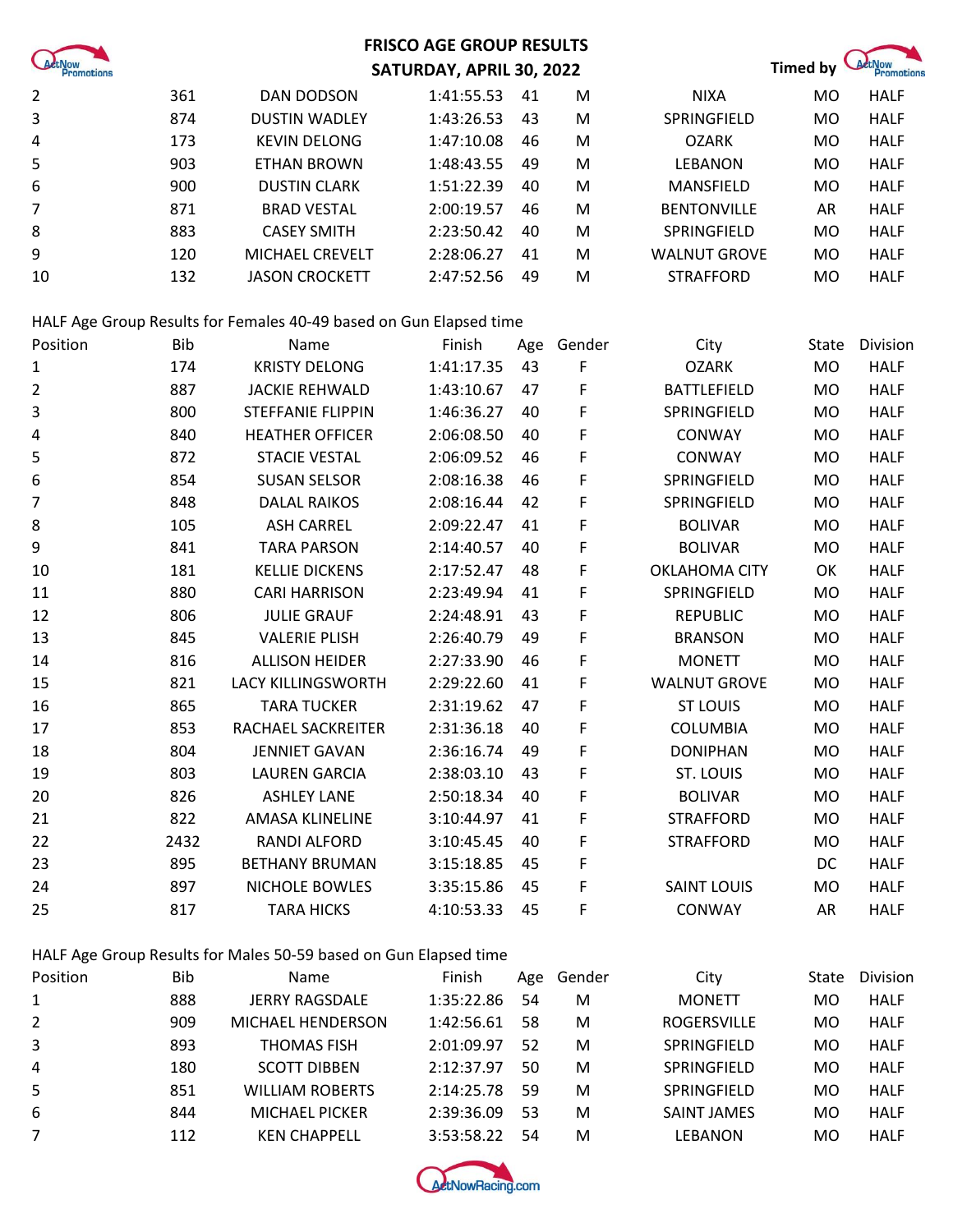

## **FRISCO AGE GROUP RESULTS SATURDAY, APRIL 30, 2022 Timed by** *QEENOW*



HALF Age Group Results for Females 50-59 based on Gun Elapsed time

| Position       | <b>Bib</b> | Name                                                                   | Finish     | Age              | Gender           | City                | State       | Division       |
|----------------|------------|------------------------------------------------------------------------|------------|------------------|------------------|---------------------|-------------|----------------|
| $\mathbf{1}$   | 890        | SHERRIE SMARTT<br>2:06:12.85<br>58                                     |            | F                | <b>STRAFFORD</b> | <b>MO</b>           | <b>HALF</b> |                |
| $\overline{2}$ | 877        | F<br><b>JULIA WITT</b><br>2:18:34.70<br>57                             |            | <b>ASH GROVE</b> | <b>MO</b>        | <b>HALF</b>         |             |                |
| 3              | 55         | <b>BECKY BRIGHT</b>                                                    | 2:19:37.33 | 57               | F                | PETROLIA            | KS          | <b>HALF</b>    |
| 4              | 11         | <b>DEBBIE BANASHEK-TWIST</b>                                           | 2:26:07.86 | 51               | F                | <b>ST LOUIS</b>     | <b>MO</b>   | <b>HALF</b>    |
| 5              | 807        | <b>JANET GROSS</b>                                                     | 2:31:24.20 | 52               | F                | <b>PAPILLION</b>    | <b>NE</b>   | <b>HALF</b>    |
| 6              | 172        | <b>LORI DEAN</b>                                                       | 2:40:52.76 | 50               | F                | SPRINGFIELD         | <b>MO</b>   | <b>HALF</b>    |
| 7              | 102        | <b>TERRI BROWN</b>                                                     | 2:50:57.64 | 51               | F                | WILLARD             | <b>MO</b>   | <b>HALF</b>    |
| 8              | 907        | <b>BRENDA BURDEN</b>                                                   | 2:57:11.95 | 55               | F                | <b>WEST PLAINS</b>  | <b>MO</b>   | <b>HALF</b>    |
| 9              | 863        | <b>JENNIFER TANNER</b>                                                 | 3:11:21.27 | 50               | F                | LEE'S SUMMIT        | <b>MO</b>   | <b>HALF</b>    |
| 10             | 812        | <b>CAROL HARTING</b>                                                   | 3:12:45.38 | 53               | F                | ST. PETERS          | MO          | <b>HALF</b>    |
| 11             | 862        | <b>LORI TADDONIO</b>                                                   | 3:16:56.36 | 53               | F                | FORT WORTH          | <b>TX</b>   | <b>HALF</b>    |
| 12             | 113        | <b>TAMMY CHAPPELL</b>                                                  | 3:53:58.21 | 53               | F                | LEBANON             | MO          | <b>HALF</b>    |
| 13             | 28         | <b>SHANNON BARBER</b>                                                  | 4:10:52.26 | 53               | F                | CONWAY              | AR          | <b>HALF</b>    |
|                |            | HALF Age Group Results for Males 60-69 based on Gun Elapsed time       |            |                  |                  |                     |             |                |
| Position       | <b>Bib</b> | Name                                                                   | Finish     | Age              | Gender           | City                | State       | Division       |
| $\mathbf{1}$   | 106        | <b>DEAN CASADY</b>                                                     | 1:45:24.29 | 63               | ${\sf M}$        | SPRINGFIELD         | <b>MO</b>   | <b>HALF</b>    |
| 2              | 107        | <b>RAUL CERON</b>                                                      | 1:48:24.95 | 68               | M                | SPRINGFIELD         | <b>MO</b>   | <b>HALF</b>    |
| 3              | 811        | <b>CLARK HARRIS</b>                                                    | 2:50:07.33 | 69               | ${\sf M}$        | SPRINGFIELD         | <b>MO</b>   | <b>HALF</b>    |
| 4              | 164        | MICHAEL DAVIS                                                          | 3:03:02.00 | 60               | ${\sf M}$        | <b>ASH GROVE</b>    | MO          | <b>HALF</b>    |
|                |            |                                                                        |            |                  |                  |                     |             |                |
|                |            | HALF Age Group Results for Females 60-69 based on Gun Elapsed time     |            |                  |                  |                     |             |                |
| Position       | <b>Bib</b> | Name                                                                   | Finish     | Age              | Gender           | City                | State       | Division       |
| $\mathbf{1}$   | 901        | KATHY RITCHHART                                                        | 2:10:51.19 | 62               | F                | CARTHAGE            | <b>MO</b>   | <b>HALF</b>    |
| 2              | 908        | <b>CHRISTINE PUETZ</b>                                                 | 2:22:43.76 | 60               | F                | MANSFIELD           | <b>MO</b>   | <b>HALF</b>    |
| 3              | 855        | <b>CHERYL SHORES</b>                                                   | 2:31:45.24 | 64               | F                | <b>LOCKWOOD</b>     | <b>MO</b>   | <b>HALF</b>    |
| $\overline{a}$ | 372        | <b>DEBBIE ELIASON</b>                                                  | 2:44:26.85 | 63               | F                | SPRINGFIELD         | MO          | <b>HALF</b>    |
| 5              | 835        | <b>LISA MOORE</b>                                                      | 3:16:33.04 | 66               | F                | <b>CRYSTAL LAKE</b> | IL          | <b>HALF</b>    |
|                |            | HALF Age Group Results for Males 70 & Over based on Gun Elapsed time   |            |                  |                  |                     |             |                |
| Position       | <b>Bib</b> | Name                                                                   | Finish     |                  | Age Gender       | City                | State       | Division       |
| $\mathbf{1}$   | 902        | <b>RUSS RITCHHART</b>                                                  | 2:10:51.39 | 72               | M                | CARTHAGE            | MO          | <b>HALF</b>    |
| 2              | 886        | <b>DON BROWN</b>                                                       | 2:12:07.24 | 74               | M                | SALINE              | LA          | <b>HALF</b>    |
| 3              | 882        | <b>MARK WETZ</b>                                                       | 2:35:47.51 | 74               | M                | PRAIRIE VILLAGE     | KS          | <b>HALF</b>    |
| 4              | 597        | <b>KEITH MUNDIS</b>                                                    | 4:03:49.05 | 72               | M                | <b>TAYLORS</b>      | <b>SC</b>   | <b>HALF</b>    |
|                |            |                                                                        |            |                  |                  |                     |             |                |
|                |            | HALF Age Group Results for Females 70 & Over based on Gun Elapsed time |            |                  |                  |                     |             |                |
| Position       | <b>Bib</b> | Name                                                                   | Finish     |                  | Age Gender       | City                |             | State Division |
|                |            | MAR Top Males Overall based on Gun Elapsed time                        |            |                  |                  |                     |             |                |
| Position       | <b>Bib</b> | Name                                                                   | Finish     |                  | Age Gender       | City                | State       | Division       |
| $\mathbf{1}$   | 2881       | <b>JAMES BIRD</b>                                                      | 2:54:56.55 | 33               | M                | <b>KANSAS CITY</b>  | MO          | <b>MAR</b>     |

MAR Top Females Overall based on Gun Elapsed time

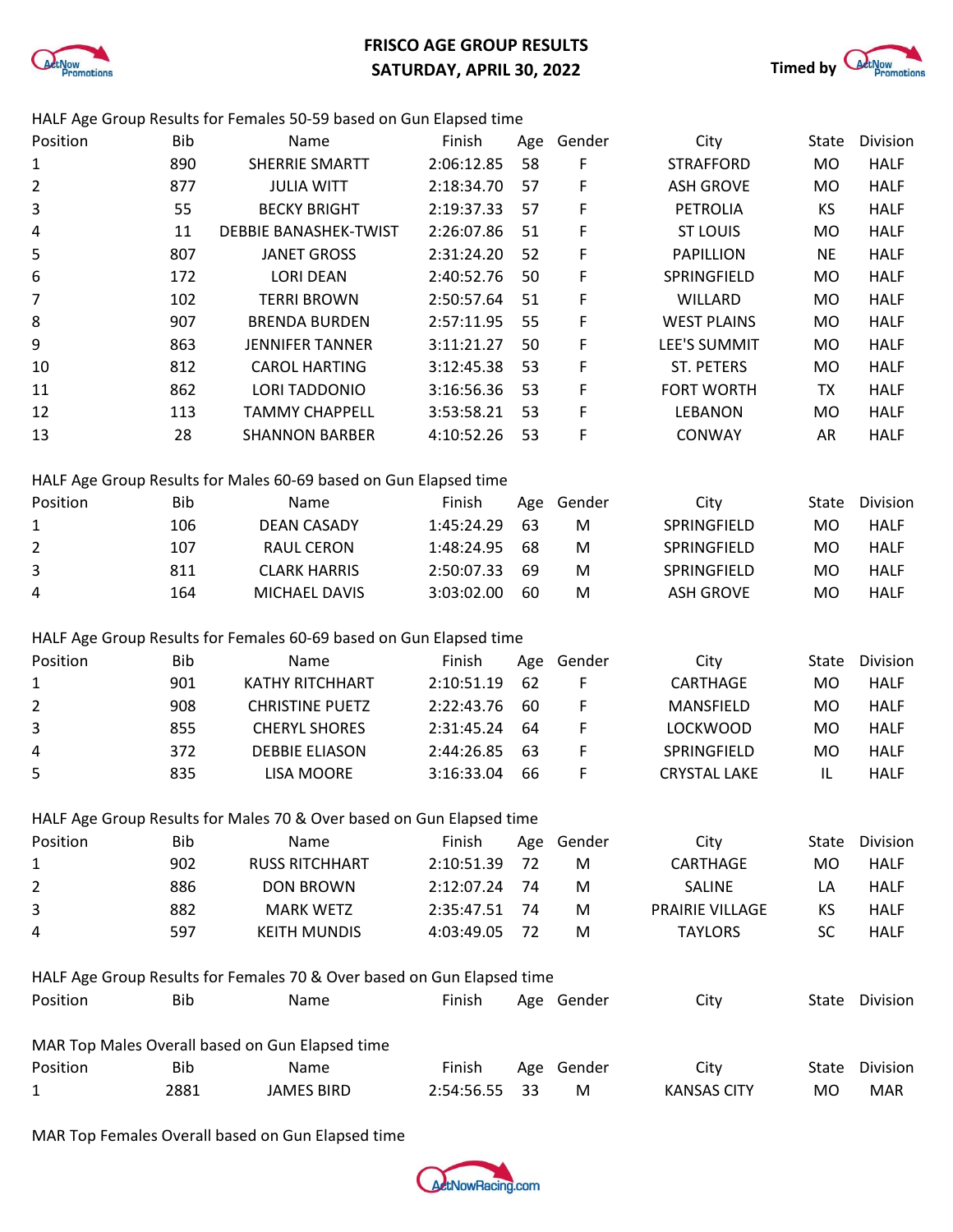|                |            |                                                                   | <b>FRISCO AGE GROUP RESULTS</b> |     |            |                      |                 |            |
|----------------|------------|-------------------------------------------------------------------|---------------------------------|-----|------------|----------------------|-----------------|------------|
| Promotions     |            |                                                                   | SATURDAY, APRIL 30, 2022        |     |            |                      | <b>Timed by</b> | Promotions |
| Position       | <b>Bib</b> | Name                                                              | Finish                          |     | Age Gender | City                 | State           | Division   |
| 1              | 611        | <b>MARIANNE STONE</b>                                             | 3:26:33.07                      | 43  | F          | <b>KANSAS CITY</b>   | <b>MO</b>       | <b>MAR</b> |
|                |            | MAR Top Male Masters based on Gun Elapsed time                    |                                 |     |            |                      |                 |            |
| Position       | <b>Bib</b> | Name                                                              | Finish                          | Age | Gender     | City                 | State           | Division   |
| 1              | 2786       | <b>ERIC GORMAN</b>                                                | 3:30:45.19                      | 52  | M          | <b>OVERLAND PARK</b> | KS              | <b>MAR</b> |
|                |            | MAR Top Female Masters based on Gun Elapsed time                  |                                 |     |            |                      |                 |            |
| Position       | <b>Bib</b> | Name                                                              | Finish                          | Age | Gender     | City                 | State           | Division   |
| 1              | 2769       | <b>CHARI GAY</b>                                                  | 3:47:05.92                      | 48  | F          | <b>MANCHESTER</b>    | <b>MO</b>       | <b>MAR</b> |
|                |            | MAR Top Male Grand Masters based on Gun Elapsed time              |                                 |     |            |                      |                 |            |
| Position       | <b>Bib</b> | Name                                                              | Finish                          | Age | Gender     | City                 | State           | Division   |
| 1              | 617        | <b>TODD TURCZYNSKI</b>                                            | 4:55:45.26                      | 59  | M          | <b>WILDWOOD</b>      | <b>MO</b>       | <b>MAR</b> |
|                |            | MAR Top Female Grand Masters based on Gun Elapsed time            |                                 |     |            |                      |                 |            |
| Position       | <b>Bib</b> | Name                                                              | Finish                          | Age | Gender     | City                 | State           | Division   |
| 1              | 2854       | <b>LOIS BECKMEN</b>                                               | 4:46:22.48                      | 63  | F          | <b>MINNEAPOLIS</b>   | MN              | <b>MAR</b> |
|                |            | MAR Age Group Results for Males 20-29 based on Gun Elapsed time   |                                 |     |            |                      |                 |            |
| Position       | <b>Bib</b> | Name                                                              | Finish                          | Age | Gender     | City                 | State           | Division   |
| 1              | 616        | <b>TANNER TRETTIN</b>                                             | 2:58:16.48                      | 20  | M          | CABOOL               | <b>MO</b>       | <b>MAR</b> |
| $\overline{2}$ | 2914       | <b>JACOB INNESS</b>                                               | 3:30:58.69                      | 28  | M          | <b>COLUMBIA</b>      | <b>MO</b>       | <b>MAR</b> |
| 3              | 631        | <b>GUSTAVE WILDE</b>                                              | 3:32:17.88                      | 28  | M          | <b>OWASSO</b>        | OK              | <b>MAR</b> |
| 4              | 2748       | <b>CHAD LAKIN</b>                                                 | 3:56:02.71                      | 23  | M          | SPRINGFIELD          | <b>MO</b>       | <b>MAR</b> |
| 5              | 621        | <b>DALTON ZELENKA</b>                                             | 4:22:44.04                      | 25  | M          | <b>LINCOLN</b>       | <b>NE</b>       | <b>MAR</b> |
| 6              | 602        | <b>DEREK PAINTER</b>                                              | 5:47:37.95                      | 29  | M          | SPRINGFIELD          | <b>MO</b>       | <b>MAR</b> |
| 7              | 544        | <b>BRANDON MARTINSEN</b>                                          | 5:47:38.48                      | 28  | M          | SPRINGFIELD          | <b>MO</b>       | <b>MAR</b> |
|                |            | MAR Age Group Results for Females 20-29 based on Gun Elapsed time |                                 |     |            |                      |                 |            |
| Position       | Bib        | Name                                                              | Finish                          | Age | Gender     | City                 | State           | Division   |
| $\mathbf{1}$   | 607        | <b>DEVON SCHMITZ</b>                                              | 3:49:56.94                      | 27  | F          | <b>FULTON</b>        | <b>MO</b>       | <b>MAR</b> |
| 2              | 605        | <b>TAYLOR ROHAN</b>                                               | 3:52:26.87                      | 28  | F          | <b>BROOMFIELD</b>    | CO              | <b>MAR</b> |
| 3              | 2974       | <b>KELSEY DINGMAN</b>                                             | 4:37:18.54                      | 28  | F          | WARRENSBURG          | MO              | <b>MAR</b> |
| 4              | 2768       | <b>STEPHANIE FOX</b>                                              | 5:02:27.90                      | 29  | F          | ST. LOUIS            | <b>MO</b>       | <b>MAR</b> |
| 5              | 604        | <b>ADELE ROGGE</b>                                                | 6:28:52.16                      | 22  | F          | SPRINGFIELD          | <b>MO</b>       | <b>MAR</b> |
| 6              | 540        | EMMA LAMARTINA                                                    | 6:52:38.61                      | 21  | F          | SPRINGFIELD          | MO              | <b>MAR</b> |
|                |            | MAR Age Group Results for Males 30-39 based on Gun Elapsed time   |                                 |     |            |                      |                 |            |
| Position       | Bib        | Name                                                              | Finish                          | Age | Gender     | City                 | State           | Division   |
| 1              | 627        | <b>JACKIE YOUNG</b>                                               | 3:28:26.78                      | 38  | M          | SPRINGFIELD          | <b>MO</b>       | <b>MAR</b> |
| 2              | 2961       | <b>JAKE CONDREN</b>                                               | 3:41:04.30                      | 31  | M          | <b>BOLIVAR</b>       | MO              | <b>MAR</b> |
| 3              | 2933       | ROBERT CHISENHALL                                                 | 3:43:19.96                      | 34  | M          | <b>ST CHARLES</b>    | MO              | <b>MAR</b> |
| 4              | 2982       | <b>DARREN DODD</b>                                                | 3:43:21.01                      | 36  | M          | SPRINGFIELD          | <b>MO</b>       | <b>MAR</b> |
| 5              | 2892       | <b>DAVE HERBER</b>                                                | 4:10:40.72                      | 32  | M          | <b>EUREKA</b>        | <b>MO</b>       | <b>MAR</b> |
| 6              | 629        | <b>MYLES LOFFLER</b>                                              | 4:17:04.45                      | 33  | M          | SPRINGFIELD          | <b>MO</b>       | <b>MAR</b> |
| 7              | 2937       | <b>GREG COFFIN</b>                                                | 4:29:50.74                      | 30  | M          | <b>LITTLE ROCK</b>   | AR              | <b>MAR</b> |

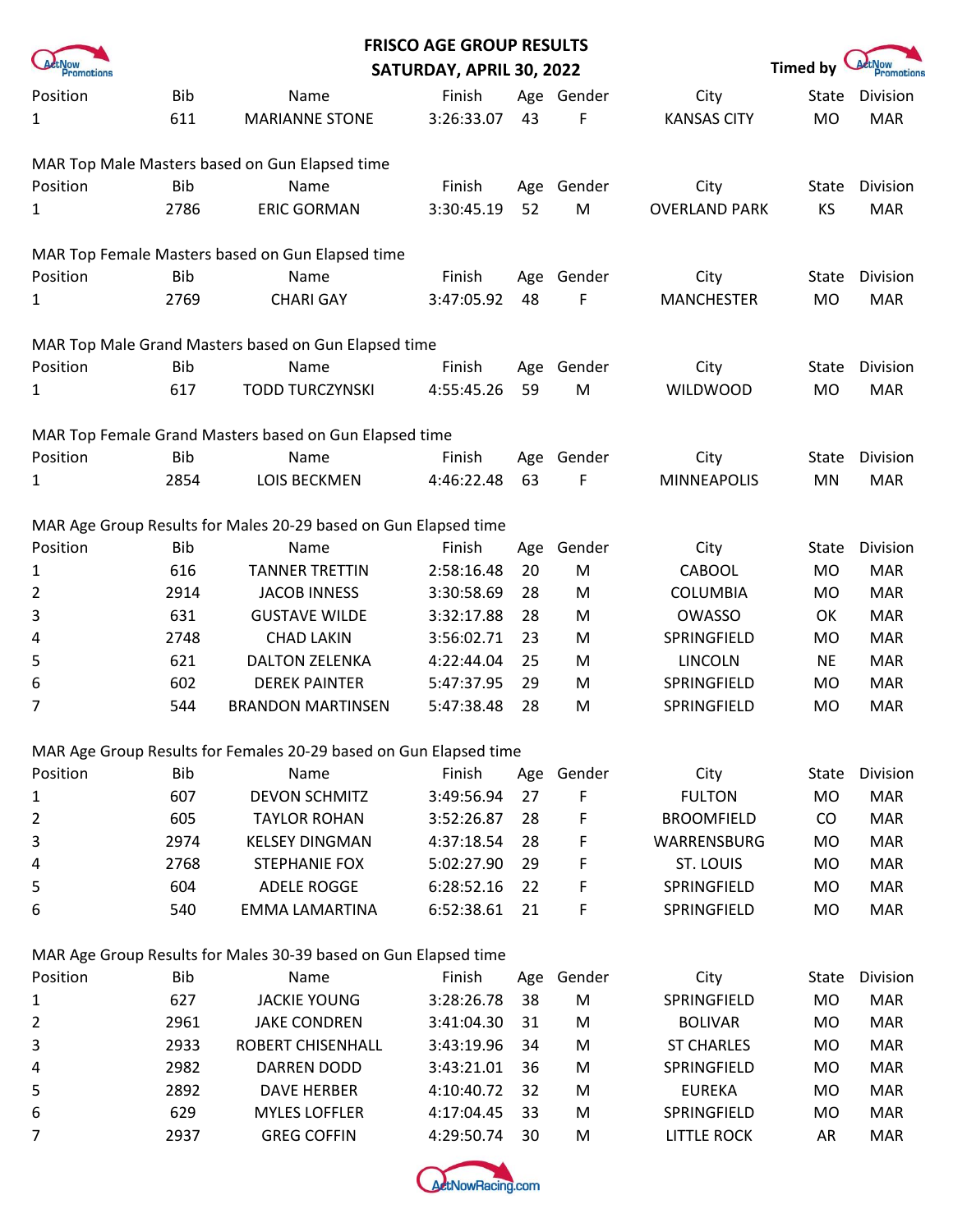|                                                                   |            |                                                                   | <b>FRISCO AGE GROUP RESULTS</b> |     |        |                       |                 |                      |  |  |  |
|-------------------------------------------------------------------|------------|-------------------------------------------------------------------|---------------------------------|-----|--------|-----------------------|-----------------|----------------------|--|--|--|
| Promotions                                                        |            |                                                                   | SATURDAY, APRIL 30, 2022        |     |        |                       | <b>Timed by</b> | ActNow<br>Promotions |  |  |  |
| 8                                                                 | 619        | <b>NICK VOLANSKY</b>                                              | 5:57:48.95                      | 37  | M      | SAINT PETERS          | <b>MO</b>       | <b>MAR</b>           |  |  |  |
| MAR Age Group Results for Females 30-39 based on Gun Elapsed time |            |                                                                   |                                 |     |        |                       |                 |                      |  |  |  |
| Position                                                          | <b>Bib</b> | Name                                                              | Finish                          | Age | Gender | City                  | State           | Division             |  |  |  |
| 1                                                                 | 2862       | <b>MEGAN BERLIN</b>                                               | 4:46:28.62                      | 32  | F      | <b>MOUNTAIN GROVE</b> | <b>MO</b>       | <b>MAR</b>           |  |  |  |
| $\overline{2}$                                                    | 2963       | <b>STEFANIE DAVIS</b>                                             | 5:02:27.32                      | 31  | F      | <b>ST. CHARLES</b>    | <b>MO</b>       | <b>MAR</b>           |  |  |  |
| 3                                                                 | 628        | AMANDA QUINT                                                      | 5:10:30.20                      | 33  | F      | SPRINGFIELD           | <b>MO</b>       | <b>MAR</b>           |  |  |  |
| 4                                                                 | 634        | <b>MARGARET RADER</b>                                             | 5:23:47.29                      | 31  | F      |                       |                 | <b>MAR</b>           |  |  |  |
| 5                                                                 | 600        | REBEKKA NICHOLL                                                   | 5:28:11.55                      | 36  | F      | <b>HOLLISTER</b>      | <b>MO</b>       | <b>MAR</b>           |  |  |  |
| 6                                                                 | 630        | RANDI TIMONERE                                                    | 7:01:01.27                      | 36  | F      | <b>TULSA</b>          | OK              | <b>MAR</b>           |  |  |  |
|                                                                   |            | MAR Age Group Results for Males 40-49 based on Gun Elapsed time   |                                 |     |        |                       |                 |                      |  |  |  |
| Position                                                          | <b>Bib</b> | Name                                                              | Finish                          | Age | Gender | City                  | State           | Division             |  |  |  |
| 1                                                                 | 618        | PHILLIP ULRICH                                                    | 3:55:21.53                      | 47  | M      | <b>WILDWOOD</b>       | <b>MO</b>       | <b>MAR</b>           |  |  |  |
| 2                                                                 | 626        | <b>JONATHAN VILARDO</b>                                           | 4:08:20.40                      | 48  | M      | <b>BARTLESVILLE</b>   | OK              | <b>MAR</b>           |  |  |  |
| 3                                                                 | 633        | <b>WILLIE TICHENOR</b>                                            | 4:16:34.25                      | 44  | M      | <b>LOWRY CITY</b>     | <b>MO</b>       | <b>MAR</b>           |  |  |  |
| 4                                                                 | 612        | <b>RYAN STONE</b>                                                 | 4:26:44.53                      | 45  | M      | <b>KANSAS CITY</b>    | <b>MO</b>       | <b>MAR</b>           |  |  |  |
| 5                                                                 | 624        | <b>JOSHUA LUNDIN</b>                                              | 4:29:50.62                      | 42  | M      | <b>LITTLE ROCK</b>    | AR              | <b>MAR</b>           |  |  |  |
| 6                                                                 | 2895       | <b>SEAN HOUCHIN</b>                                               | 5:04:00.25                      | 45  | M      | <b>DERBY</b>          | KS              | <b>MAR</b>           |  |  |  |
| $\overline{7}$                                                    | 2762       | <b>CHRISTOPHER DYKSTRA</b>                                        | 5:07:35.31                      | 48  | M      | <b>GLEN CARBON</b>    | IL              | <b>MAR</b>           |  |  |  |
| 8                                                                 | 2886       | <b>MATT HAVENS</b>                                                | 5:22:49.42                      | 45  | M      | <b>BOLIVAR</b>        | <b>MO</b>       | <b>MAR</b>           |  |  |  |
| 9                                                                 | 623        | <b>DUSTIN ZOOK</b>                                                | 5:54:57.57                      | 45  | M      | <b>KANSAS CITY</b>    | <b>MO</b>       | <b>MAR</b>           |  |  |  |
| 10                                                                | 2985       | DALE DOOLITTLE                                                    | 7:27:06.25                      | 41  | M      | SPRINGFIELD           | <b>MO</b>       | <b>MAR</b>           |  |  |  |
|                                                                   |            | MAR Age Group Results for Females 40-49 based on Gun Elapsed time |                                 |     |        |                       |                 |                      |  |  |  |
| Position                                                          | <b>Bib</b> | Name                                                              | Finish                          | Age | Gender | City                  | State           | Division             |  |  |  |
| 1                                                                 | 608        | <b>KAREN SHENK</b>                                                | 3:53:07.76                      | 40  | F      | LANCASTER             | PA              | <b>MAR</b>           |  |  |  |
| $\overline{2}$                                                    | 896        | <b>KATIE BOURRET</b>                                              | 4:10:09.29                      | 42  | F      | PLATTSMOUTH           | <b>NE</b>       | <b>MAR</b>           |  |  |  |
| 3                                                                 | 556        | <b>CARMEN MAYNARD</b>                                             | 5:31:42.29                      | 45  | F      | <b>ST LOUIS</b>       | MO              | <b>MAR</b>           |  |  |  |
| 4                                                                 | 2760       | <b>NIKI DUDECK</b>                                                | 5:35:42.71                      | 41  | F      | <b>DERBY</b>          | KS              | <b>MAR</b>           |  |  |  |
| 5                                                                 | 2935       | <b>JENNY DOVE</b>                                                 | 5:48:57.26                      | 43  | F      | ST. LOUIS             | <b>MO</b>       | <b>MAR</b>           |  |  |  |
| 6                                                                 | 2965       | <b>CHRISTY DIEMAN</b>                                             | 6:18:25.84                      | 49  | F      | <b>LAQUEY</b>         | <b>MO</b>       | <b>MAR</b>           |  |  |  |
|                                                                   |            | MAR Age Group Results for Males 50-59 based on Gun Elapsed time   |                                 |     |        |                       |                 |                      |  |  |  |
| Position                                                          | <b>Bib</b> | Name                                                              | Finish                          | Age | Gender | City                  | State           | Division             |  |  |  |
| 1                                                                 | 601        | <b>GABRIEL ORTIZGARCIA</b>                                        | 3:38:39.53                      | 52  | M      | <b>OAHU</b>           | HI              | <b>MAR</b>           |  |  |  |
| $\overline{2}$                                                    | 2845       | <b>ANGEL AVILES</b>                                               | 4:03:02.76                      | 50  | M      | FORT LEONARD WOOD     | <b>MO</b>       | <b>MAR</b>           |  |  |  |
| 3                                                                 | 609        | <b>HAL STEVENS</b>                                                | 4:06:32.08                      | 53  | M      | LOVELAND              | CO              | <b>MAR</b>           |  |  |  |
| 4                                                                 | 632        | <b>MATTHEW DAVIS</b>                                              | 4:33:30.92                      | 53  | M      | <b>DALLAS</b>         | <b>TX</b>       | <b>MAR</b>           |  |  |  |
| 5                                                                 | 622        | <b>JOHN ZELENKA</b>                                               | 5:12:23.68                      | 58  | M      | MILLIGAN              | <b>NE</b>       | <b>MAR</b>           |  |  |  |
| 6                                                                 | 583        | PERRY MOORE                                                       | 7:01:15.65                      | 53  | M      | <b>FORT WORTH</b>     | <b>TX</b>       | <b>MAR</b>           |  |  |  |
|                                                                   |            | MAR Age Group Results for Females 50-59 based on Gun Elapsed time |                                 |     |        |                       |                 |                      |  |  |  |
| Position                                                          | <b>Bib</b> | Name                                                              | Finish                          | Age | Gender | City                  | State           | Division             |  |  |  |
| 1                                                                 | 2981       | <b>SUE DISPENSA</b>                                               | 4:26:16.53                      | 53  | F      | <b>CHANUTE</b>        | KS              | <b>MAR</b>           |  |  |  |
| 2                                                                 | 613        | <b>ELIZABETH PERSONS</b>                                          | 4:37:22.78                      | 50  | F      | <b>BOULDER</b>        | CO              | <b>MAR</b>           |  |  |  |
| 3                                                                 | 610        | <b>LISA STEVENS</b>                                               | 5:13:03.31                      | 57  | F      | PERRYSBURG            | OH              | <b>MAR</b>           |  |  |  |

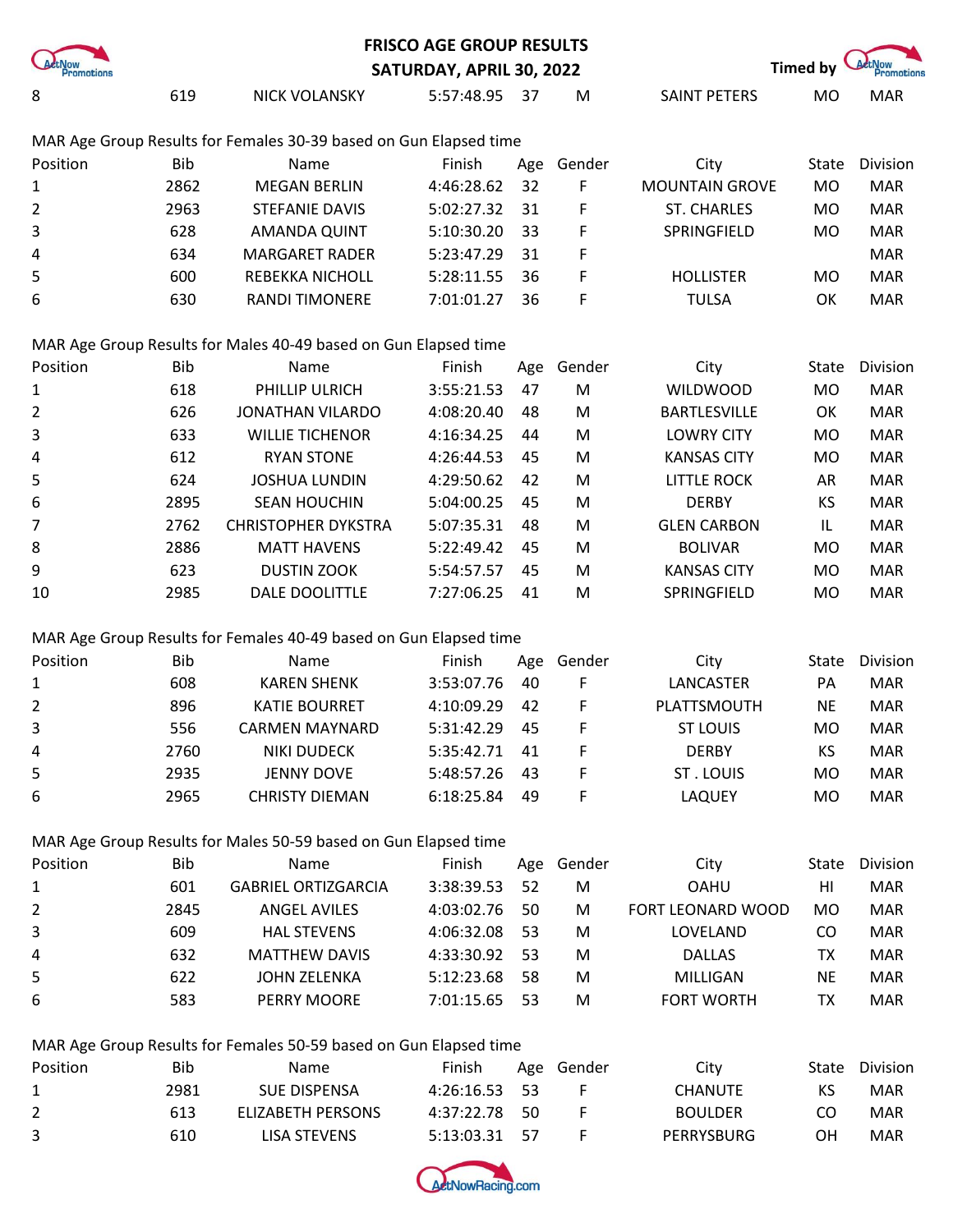|                                                                 |            |                                                                       | <b>FRISCO AGE GROUP RESULTS</b> |      |            |                       |                 |                             |  |  |  |
|-----------------------------------------------------------------|------------|-----------------------------------------------------------------------|---------------------------------|------|------------|-----------------------|-----------------|-----------------------------|--|--|--|
| <b>Promotions</b>                                               |            |                                                                       | SATURDAY, APRIL 30, 2022        |      |            |                       | <b>Timed by</b> | <b>ActNow</b><br>Promotions |  |  |  |
| 4                                                               | 563        | <b>AGGIE MCEACHERN</b>                                                | 7:13:13.28                      | - 56 | F          | <b>ROLLA</b>          | MO              | <b>MAR</b>                  |  |  |  |
| MAR Age Group Results for Males 60-69 based on Gun Elapsed time |            |                                                                       |                                 |      |            |                       |                 |                             |  |  |  |
| Position                                                        | <b>Bib</b> | Name                                                                  | Finish                          | Age  | Gender     | City                  | State           | Division                    |  |  |  |
| 1                                                               | 541        | <b>JOHN LOVE</b>                                                      | 7:12:53.09                      | 66   | M          | <b>TRAVELERS REST</b> | <b>SC</b>       | <b>MAR</b>                  |  |  |  |
| $\overline{2}$                                                  | 576        | <b>JIM MOORE</b>                                                      | 7:33:49.54                      | 65   | M          | <b>CRYSTAL LAKE</b>   | IL              | <b>MAR</b>                  |  |  |  |
|                                                                 |            | MAR Age Group Results for Females 60-69 based on Gun Elapsed time     |                                 |      |            |                       |                 |                             |  |  |  |
| Position                                                        | <b>Bib</b> | Name                                                                  | Finish                          | Age  | Gender     | City                  | State           | Division                    |  |  |  |
|                                                                 |            | MAR Age Group Results for Males 70 & Over based on Gun Elapsed time   |                                 |      |            |                       |                 |                             |  |  |  |
| Position                                                        | <b>Bib</b> | Name                                                                  | Finish                          | Age  | Gender     | City                  | State           | Division                    |  |  |  |
| 1                                                               | 625        | <b>JEROME DYKSTRA</b>                                                 | 6:31:02.98                      | 74   | M          | <b>GAINESVILLE</b>    | FL.             | <b>MAR</b>                  |  |  |  |
| 2                                                               | 2796       | MICHAEL HALL                                                          | 7:11:19.16                      | 72   | M          | <b>TULSA</b>          | OK              | <b>MAR</b>                  |  |  |  |
|                                                                 |            | MAR Age Group Results for Females 70 & Over based on Gun Elapsed time |                                 |      |            |                       |                 |                             |  |  |  |
| Position                                                        | <b>Bib</b> | Name                                                                  | Finish                          |      | Age Gender | City                  |                 | State Division              |  |  |  |
|                                                                 |            | 50K Top Males Overall based on Gun Elapsed time                       |                                 |      |            |                       |                 |                             |  |  |  |
| Position                                                        | <b>Bib</b> | Name                                                                  | Finish                          | Age  | Gender     | City                  | State           | Division                    |  |  |  |
| 1                                                               | 3154       | <b>TRAVIS LAVIN</b>                                                   | 3:23:47.58                      | 34   | M          | <b>GOLDEN</b>         | CO              | 50K                         |  |  |  |
|                                                                 |            | 50K Top Females Overall based on Gun Elapsed time                     |                                 |      |            |                       |                 |                             |  |  |  |
| Position                                                        | <b>Bib</b> | Name                                                                  | Finish                          | Age  | Gender     | City                  | State           | Division                    |  |  |  |
| 1                                                               | 3158       | <b>JAMIE MERRITT</b>                                                  | 4:41:04.69                      | 34   | F          | WENTZVILLE            | <b>MO</b>       | <b>50K</b>                  |  |  |  |
|                                                                 |            | 50K Top Male Masters based on Gun Elapsed time                        |                                 |      |            |                       |                 |                             |  |  |  |
| Position                                                        | <b>Bib</b> | Name                                                                  | Finish                          | Age  | Gender     | City                  | <b>State</b>    | Division                    |  |  |  |
|                                                                 | 3139       | <b>STEPHEN FOSTER</b>                                                 | 3:50:35.60                      | 52   | M          | <b>WEBB CITY</b>      | MO.             | 50K                         |  |  |  |
|                                                                 |            | 50K Top Female Masters based on Gun Elapsed time                      |                                 |      |            |                       |                 |                             |  |  |  |
| Position                                                        | Bib        | Name                                                                  | Finish                          |      | Age Gender | City                  | State           | Division                    |  |  |  |
| 1                                                               | 3165       | MICHELE SCHLEGEL                                                      | 4:45:52.21                      | 51   | F          | <b>FESTUS</b>         | <b>MO</b>       | 50K                         |  |  |  |
|                                                                 |            | 50K Top Male Grand Masters based on Gun Elapsed time                  |                                 |      |            |                       |                 |                             |  |  |  |
| Position                                                        | <b>Bib</b> | Name                                                                  | Finish                          | Age  | Gender     | City                  | State           | Division                    |  |  |  |
| 1                                                               | 3116       | <b>HENRI COEME</b>                                                    | 4:12:25.58                      | 69   | M          | <b>NEOSHO</b>         | MO              | <b>50K</b>                  |  |  |  |
|                                                                 |            | 50K Top Female Grand Masters based on Gun Elapsed time                |                                 |      |            |                       |                 |                             |  |  |  |
| Position                                                        | <b>Bib</b> | Name                                                                  | Finish                          | Age  | Gender     | City                  | <b>State</b>    | Division                    |  |  |  |
| 1                                                               | 3100       | <b>SARAH BAUER</b>                                                    | 5:25:58.40                      | 48   | F          | <b>SAINT LOUIS</b>    | <b>MO</b>       | 50K                         |  |  |  |
|                                                                 |            | 50K Age Group Results for Males based on Gun Elapsed time             |                                 |      |            |                       |                 |                             |  |  |  |
| Position                                                        | <b>Bib</b> | Name                                                                  | Finish                          | Age  | Gender     | City                  | State           | Division                    |  |  |  |
| 1                                                               | 3157       | <b>RYAN MAHER</b>                                                     | 4:17:04.34                      | 40   | ${\sf M}$  | <b>FENTON</b>         | <b>MO</b>       | 50K                         |  |  |  |
| 2                                                               | 3166       | <b>DANIEL SCHUBERT</b>                                                | 4:26:15.93                      | 43   | M          | SPRINGFIELD           | <b>MO</b>       | <b>50K</b>                  |  |  |  |
| 3                                                               | 3091       | <b>DANIEL BADER</b>                                                   | 4:47:12.10                      | 49   | M          | ST. LOUIS             | MO              | <b>50K</b>                  |  |  |  |

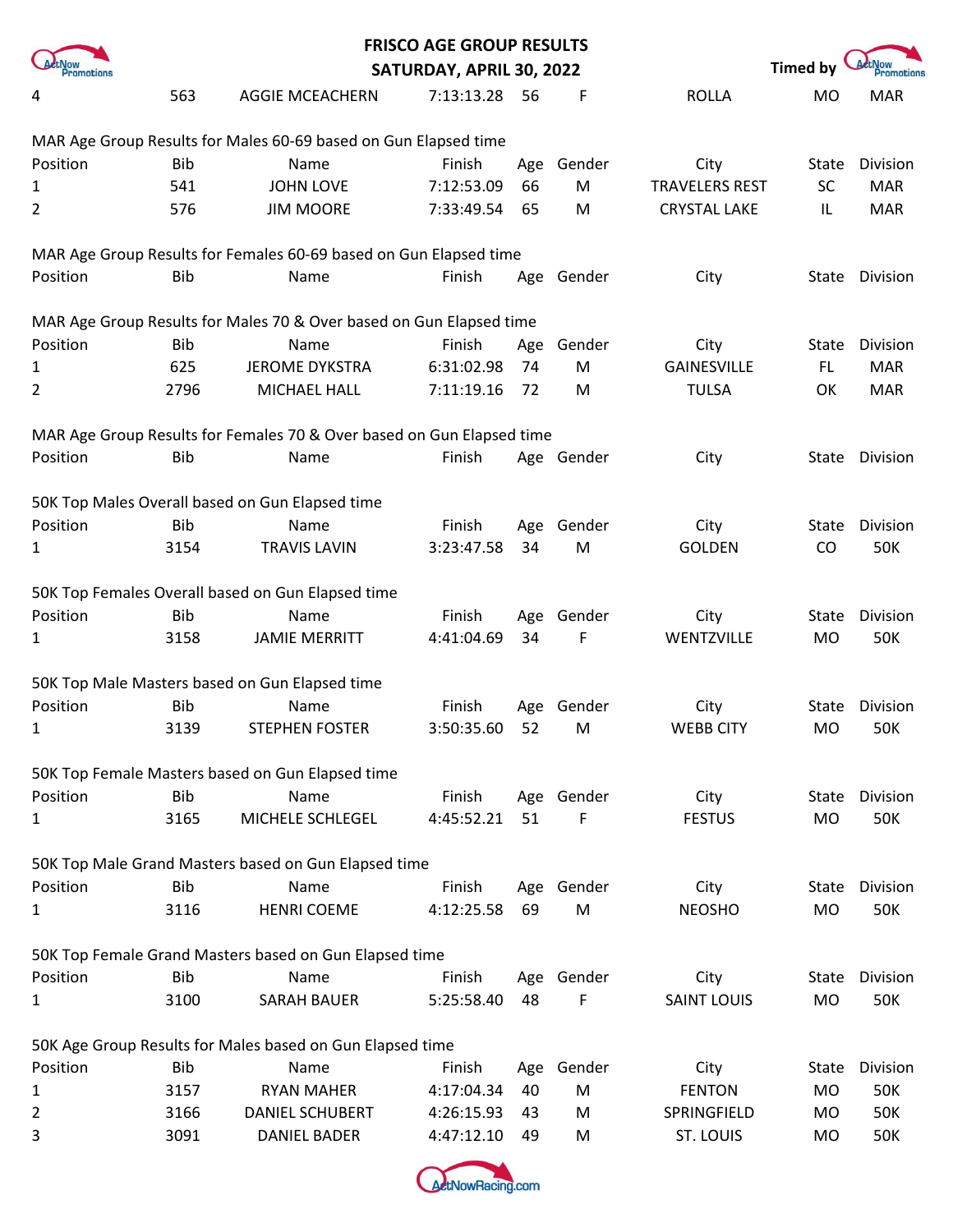|                             |            |                                                             | <b>FRISCO AGE GROUP RESULTS</b> |     |            |                    |           |                                    |
|-----------------------------|------------|-------------------------------------------------------------|---------------------------------|-----|------------|--------------------|-----------|------------------------------------|
| <b>ActNow</b><br>Promotions |            |                                                             | SATURDAY, APRIL 30, 2022        |     |            |                    | Timed by  | <b>ActNow</b><br><b>Promotions</b> |
| 4                           | 3150       | <b>JAMES KLINE</b>                                          | 5:20:24.00                      | 36  | M          | <b>LEBANON</b>     | <b>MO</b> | <b>50K</b>                         |
| 5                           | 3142       | <b>DAVID GILES</b>                                          | 5:27:55.71                      | 66  | M          | <b>AURORA</b>      | <b>MO</b> | <b>50K</b>                         |
| 6                           | 3170       | <b>JOSH TROECKLER</b>                                       | 6:17:20.86                      | 46  | ${\sf M}$  | <b>GODFREY</b>     | IL.       | <b>50K</b>                         |
| 7                           | 3178       | <b>CRAIG BOWLES</b>                                         | 6:19:43.44                      | 47  | M          | <b>SAINT LOUIS</b> | <b>MO</b> | <b>50K</b>                         |
| 8                           | 3108       | <b>BRIAN COCHRAN</b>                                        | 6:26:20.79                      | 51  | M          | <b>FARMINGTON</b>  | AR        | <b>50K</b>                         |
| 9                           | 3152       | <b>ROBERT KOLANDER</b>                                      | 6:52:09.95                      | 70  | M          | <b>TROY</b>        | <b>MO</b> | <b>50K</b>                         |
| 10                          | 3151       | <b>JACOB KOLANDER</b>                                       | 6:52:13.94                      | 39  | M          | <b>TROY</b>        | <b>MO</b> | <b>50K</b>                         |
| 11                          | 3144       | <b>DUANE GRIGG</b>                                          | 6:53:06.86                      | 71  | M          | <b>GAINESVILLE</b> | MI        | <b>50K</b>                         |
| 12                          | 3175       | <b>KONRAD HENDRICKSON</b>                                   | 6:54:56.64                      | 49  | M          | SPRINGFIELD        | <b>MO</b> | <b>50K</b>                         |
| 13                          | 3163       | <b>DAN PATTERSON</b>                                        | 6:58:33.75                      | 32  | M          | SPRINGFIELD        | <b>MO</b> | <b>50K</b>                         |
| 14                          | 3168       | <b>DINK SOMMER</b>                                          | 7:06:53.23                      | 46  | M          | LAKE LOTAWANA      | <b>MO</b> | <b>50K</b>                         |
| 15                          | 3141       | <b>JOSH GARRISON</b>                                        | 7:06:53.24                      | 46  | M          | <b>ROLLA</b>       | MO        | <b>50K</b>                         |
| 16                          | 3395       | <b>DERRICK BARGER</b>                                       | 7:10:51.01                      | 22  | M          | <b>WILLARD</b>     | <b>MO</b> | <b>50K</b>                         |
| 17                          | 3082       | <b>MARK APPLEGATE</b>                                       | 7:54:20.20                      | 50  | M          | <b>BOLIVAR</b>     | <b>MO</b> | <b>50K</b>                         |
| 18                          | 3136       | ROBERT DEWAR                                                | 8:16:43.75                      | 76  | M          | SPRINGFIELD        | <b>MO</b> | <b>50K</b>                         |
|                             |            | 50K Age Group Results for Females based on Gun Elapsed time |                                 |     |            |                    |           |                                    |
| Position                    | <b>Bib</b> | Name                                                        | Finish                          | Age | Gender     | City               | State     | Division                           |
| 1                           | 3164       | STEPH PENDEGRAFT                                            | 5:41:57.05                      | 47  | F          | <b>GAMALIEL</b>    | AR        | <b>50K</b>                         |
| 2                           | 3092       | <b>AMANDA BANKS</b>                                         | 5:52:57.17                      | 39  | F          | <b>DOOLITTLE</b>   | <b>MO</b> | <b>50K</b>                         |
| 3                           | 3138       | <b>TAYLOR ELLIS</b>                                         | 6:00:11.31                      | 33  | F          | <b>WICHITA</b>     | KS        | <b>50K</b>                         |
| 4                           | 3167       | <b>DEBBIE SMITH</b>                                         | 6:22:37.95                      | 65  | F          | <b>JOPLIN</b>      | MO        | <b>50K</b>                         |
| 5                           | 3146       | <b>EMILY HUGHES</b>                                         | 6:41:58.52                      | 44  | F          | <b>KANSAS CITY</b> | <b>MO</b> | <b>50K</b>                         |
| 6                           | 3160       | <b>JULIE MURPHY</b>                                         | 6:47:42.93                      | 58  | F          | <b>LONG LANE</b>   | <b>MO</b> | <b>50K</b>                         |
| 7                           | 3173       | <b>SHEREE WILSON</b>                                        | 7:04:26.57                      | 65  | F          | <b>WEBB CITY</b>   | <b>MO</b> | <b>50K</b>                         |
| 8                           | 3396       | ALYISSA VANCARARO                                           | 7:10:50.71                      | 23  | F          | ST. LOUIS          | <b>MO</b> | <b>50K</b>                         |
| 9                           | 3162       | <b>BROOKE OLIVER</b>                                        | 7:40:43.46                      | 31  | F          | CONWAY             | AR        | <b>50K</b>                         |
| 10                          | 3155       | <b>ALLISON LESMANN</b>                                      | 7:44:57.59                      | 49  | F          | <b>MINOT</b>       | <b>ND</b> | <b>50K</b>                         |
| 11                          | 3149       | <b>HELEN KINSON</b>                                         | 7:48:28.42                      | 39  | F          | <b>ST. ROBERT</b>  | MO        | <b>50K</b>                         |
| 12                          | 3159       | <b>ANNE MOLINA</b>                                          | 7:54:05.53                      | 53  | F          | <b>GOLDEN CITY</b> | MO        | 50K                                |
| 13                          | 3156       | ELIZABETH LONG                                              | 7:57:16.59                      | 51  | F          | MAYETTA            | KS        | 50K                                |
| 14                          | 3148       | REBECCA ITO                                                 | 8:30:37.92                      | 57  | F          | FORT LEONARD WOOD  | <b>MO</b> | 50K                                |
| 15                          | 3172       | <b>JANIE WIEBER</b>                                         | 8:41:58.66                      | 41  | F          |                    |           | 50K                                |
| 16                          | 3161       | LAURA MURRIETA                                              | 8:55:20.88                      | 35  | F          | WAYNESVILLE        | <b>MO</b> | 50K                                |
| 17                          | 3145       | <b>DEBORAH HAYNES</b>                                       | 8:58:40.69                      | 63  | F          | ASHLAND            | OH        | <b>50K</b>                         |
| 18                          | 3143       | <b>CAROL GOSLIN</b>                                         | 8:58:57.32                      | 77  | F          | <b>KANSAS CITY</b> | MO        | <b>50K</b>                         |
|                             |            | 50M Top Males Overall based on Gun Elapsed time             |                                 |     |            |                    |           |                                    |
| Position                    | Bib        | Name                                                        | Finish                          |     | Age Gender | City               | State     | Division                           |
| 1                           | 3385       | <b>GRYPHON KETTERLING</b>                                   | 6:20:16.74                      | 24  | M          | <b>BROOMFIELD</b>  | CO        | 50M                                |
|                             |            | 50M Top Females Overall based on Gun Elapsed time           |                                 |     |            |                    |           |                                    |
| Position                    | Bib        | Name                                                        | Finish                          |     | Age Gender | City               | State     | Division                           |
| 1                           | 3390       | <b>JOYCE PAYNE</b>                                          | 8:07:20.15                      | 40  | F          | <b>WEBB CITY</b>   | <b>MO</b> | 50M                                |
|                             |            | 50M Top Male Masters based on Gun Elapsed time              |                                 |     |            |                    |           |                                    |
| Position                    | Bib        | Name                                                        | Finish                          |     | Age Gender | City               |           | State Division                     |